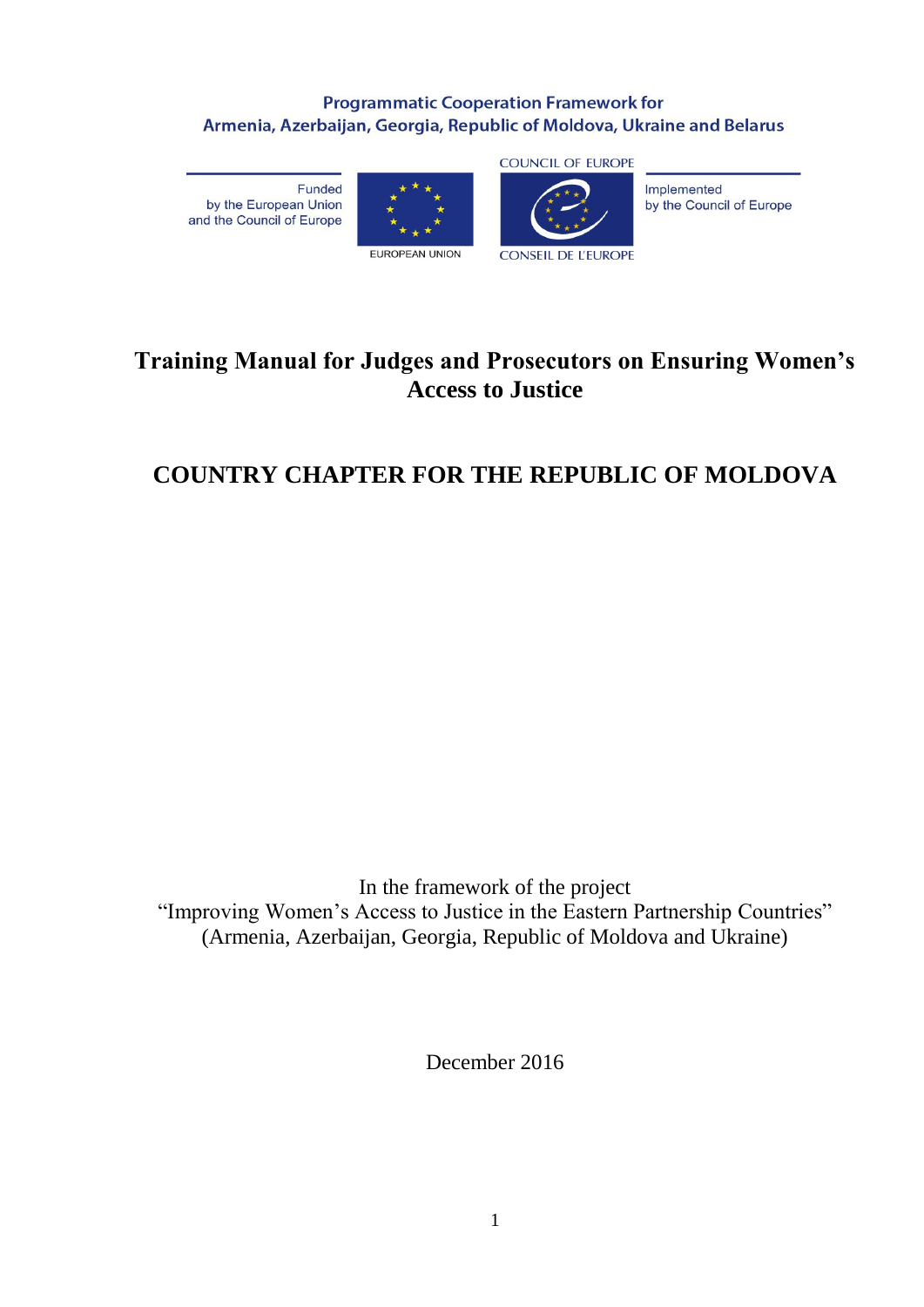The project "Improving Women's Access to Justice in Five Eastern Partnership Countries (Armenia, Azerbaijan, Georgia, Republic of Moldova and Ukraine)" is a co-operative regional initiative between the Council of Europe and the European Union (EU) for the period 2015-2016 as part of the Programmatic Cooperation Framework (PCF). The PCF is funded by the Council of Europe and the European Union and is implemented by the Council of Europe.

The project aims to identify and support the removal of obstacles to women's access to justice while also strengthening the capacity of each participating country to design measures to ensure that the justice chain is gender-responsive, with a focus on training for legal practitioners.

National studies on *barriers, remedies and good practices for women's access to justice in five*  Eastern Partnership countries have been published<sup>1</sup>, regional conferences have gathered experts to share experience and good practices, and national training seminars have also been organised for judges and prosecutors, in partnership with national training legal institutions.

This training manual for judges and prosecutors on *Ensuring access to justice for women* was developed by a group of national and international experts as part of the project. The manual includes a general common part and a national part specific to the relevant country.

<sup>&</sup>lt;sup>1</sup>National studies on barriers, remedies and good practices for women's access to justice in five Eastern Partnership countries, 2016, available at:

<https://rm.coe.int/CoERMPublicCommonSearchServices/DisplayDCTMContent?documentId=09000016806b0f41>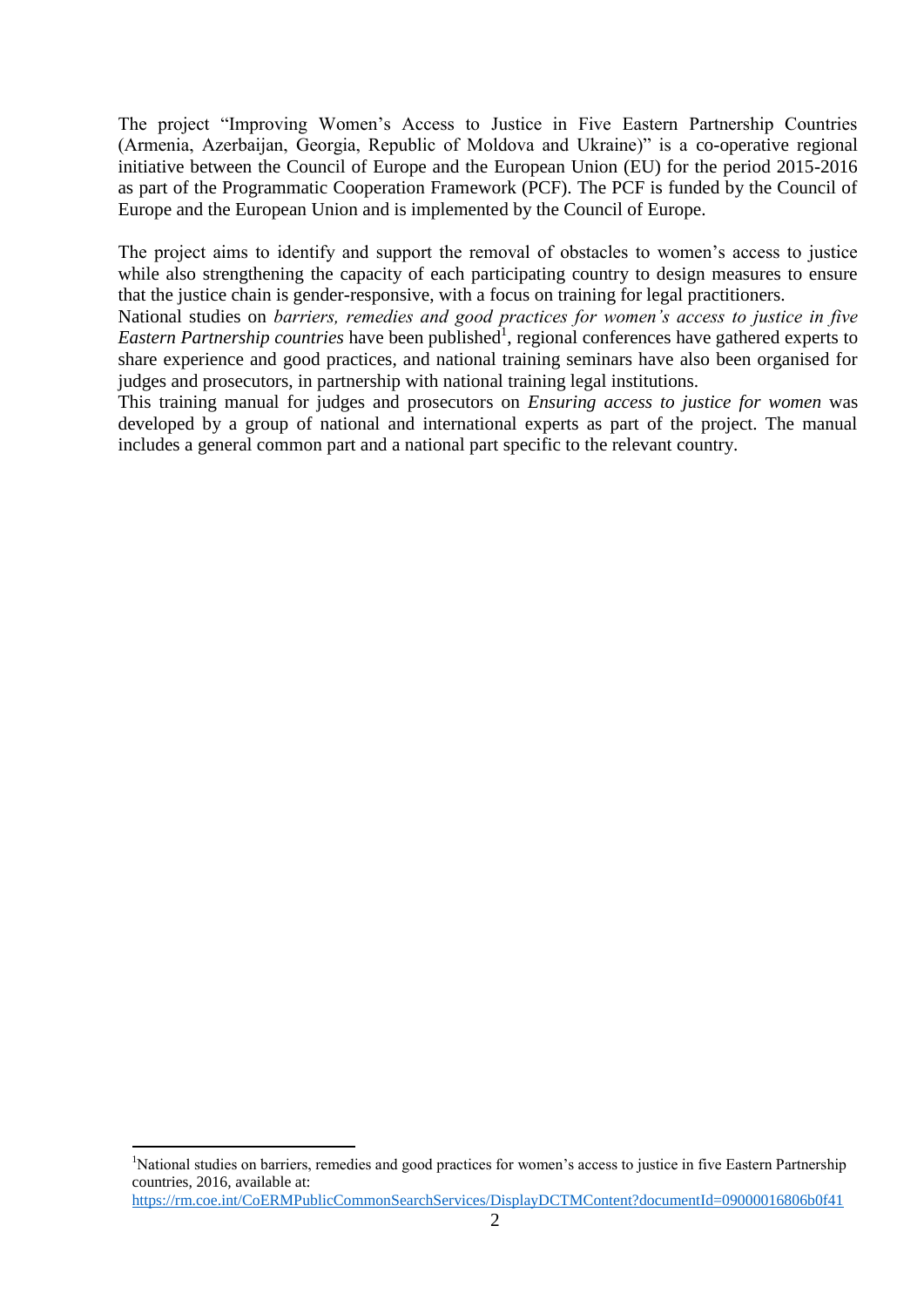The opinions expressed in this manual are those of the author and do not reflect the official position of the Council of Europe. The reproduction of extracts from this document is authorised on condition that the source is properly cited.

**Olga Dorul**, PhD in Law, Associate professor at the International and European Law Department, Law Faculty, State University of Moldova; Juridical Sciences Chair, Academy of Public Administration of the Republic of Moldova, Scientific research at the Academy of Science of Moldova, Trainer at the National Institute of Justice. Member of the Editorial Board of International Moldavian Journal of International Law and International Relations, ISSN 1857-1999. She is the author of more than 50 works, studies regarding international public law and international humanitarian law. She worked as consultant, Projects "Equal access to justice", Keystone Human Services International Moldova Association, (2011) and "Inclusive Education", Nongovernmental Organization Woman and Child - Protection and Support, (2011). In addition, she activated as legal adviser Governmental Agent Division, Ministry of Justice of the Republic of Moldova (2002-2004), Member of the Disciplinary Board of the Superior Council of Magistracy of the Republic of Moldova (2014-2015), Head of the Minister cabinet of the Ministry of Internal Affairs of the Republic of Moldova (2015-2016).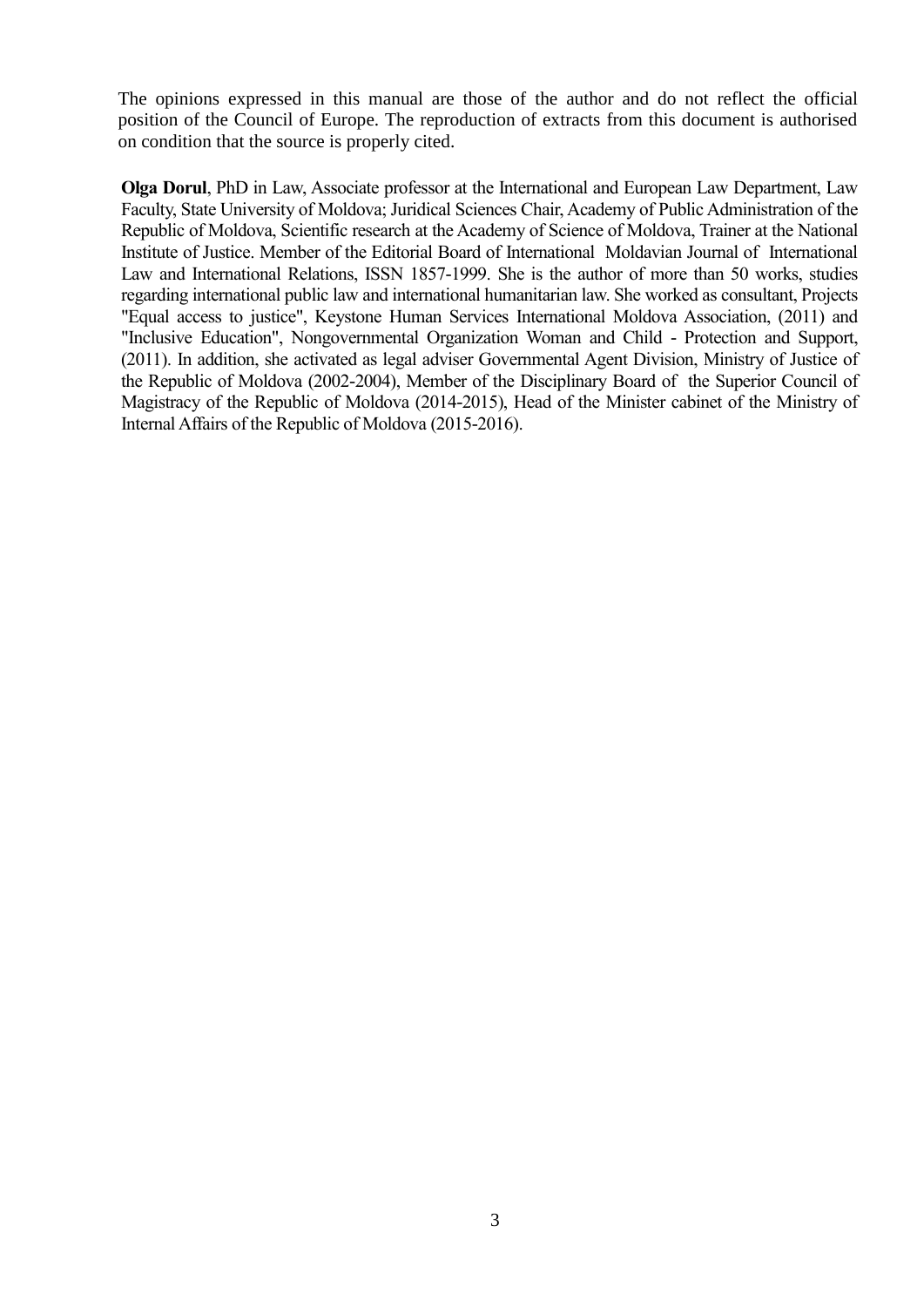## **TABLE OF CONTENTS**

- **1. Introduction**
- **2. The Gender Dimension of Women's Access to Justice: Social Background, Legal Provisions and Barriers.**
- **3. Case studies from domestic courts**
	- **3.1. Access of women to justice in the context of criminal law – domestic violence against women**
	- **3.2. Access of women to justice in the context of family law**
	- **3.3. Access of women to justice in the context of labour law relations**
- **4. Case-law of the European Court of Human Rights on women's rights in cases against the Republic of Moldova**
- **5. Gender Equality in Initial and Continuing Education at the National Institute of Justice. Methodological Aspects.**
- **6. Conclusions and Recommendations**
- **7. Annexes:**
	- **A. Training schedule**
	- **B. Table: Cases regarding the rights of women reviewed by the ECtHR against the Republic of Moldova**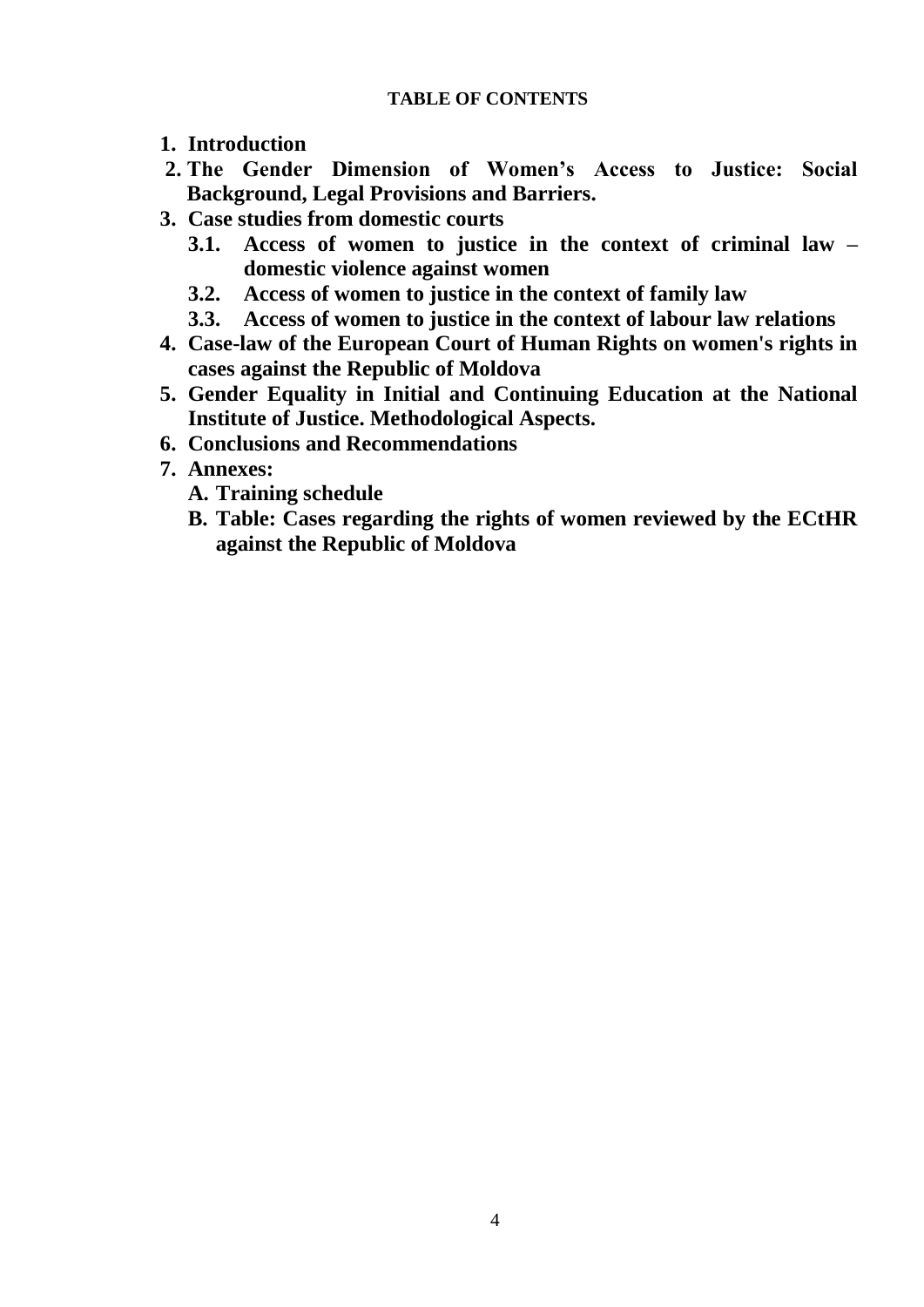#### **1. Introduction**

The development of this manual is consistent with the provisions of the Council of Europe Strategy for Equality between women and men for the years 2014-2017. Currently, the Council of Europe is taking a plethora of measures to fight against gender-based stereotypes, sexism and violence against women in all its multiple forms.

Moldovan society bears some rudimentary hallmarks of a patriarchal society, and the impact and effectiveness of laws and policies promoting equal treatment, including free access to justice for women in need, are compromised by the persistence of gender stereotypes. This is why the following parts aim, among others, at helping judges and prosecutors fights gender stereotypes and highlight to them the existence of remedies that had to be offered to female victims.

The access to justice, defined as the ability of people to seek and obtain a remedy for their complaints through formal and informal institutions of justice, in conformity with the human rights standards is at the core of the measures aiming at efficient protection of human rights.<sup>2</sup> Without the possibility of claiming relief for violation of enshrined and guaranteed rights, this protection is inefficient and deceptive. The European Court of Human Rights stated that the absolute obstacles to accessing the criminal justice system for the victims of rape are equal to denial of justice.<sup>3</sup> However, there are obstacles that are less invasive and which can hinder the victim's relevant access to the available judicial remedies, as the Convention lays down. In absence of the legal aid, for instance, under specific circumstances, the victim of violence can be obstructed from accessing the legal remedies in view of stopping harmful situations.

The main objective of this chapter is to familiarise the main actors of the justice sector with the key notions of gender equality in general and with the conditions fostering women's free access to justice in particular.

Being aware of the international, regional and national standards related to gender equality, the beneficiaries of the manual shall develop skills to perfectly match the requirements for women's protection against all forms of discrimination.

To understand the whole picture of women's access to justice in the Republic of Moldova, but also in other Eastern Partnership countries, the content of this chapter will be approached along with the "Barriers, Remedies and Good Practices for Women's Access to Justice in Five Eastern Partnership Countries" – a study developed in the framework of the *Improving Women's Access to Justice in Five Eastern Partnership Countries Project*. 4

This study highlights the extent to which the Republic of Moldova honours the assumed obligations to implement the standards on access to justice and the barriers that still exist, in particular for women. These barriers are legal and procedural as well as socio-economic and cultural. Numerous studies, reports, data, opinions, decisions and judgments made public by various public and private entities have been analysed and presented herein. It is hoped that this study will strengthen the understanding of the proper measures which must be put in place to ensure that the justice chain is gender-responsive and that the legal professionals involved at its stages (judges, prosecutors, lawyers, law enforcement), in the areas of gender equality, women's rights and non-discrimination, are aware of the difficulties that women face in accessing justice because they are women.

<sup>2</sup> UNDP, Programming for Justice: Access for All: A Practitioner's Guide to Human Rights-Based Approach to Access to Justice (Bangkok, 2005).

<sup>3</sup> *X and Y v. The Netherlands*, ECHR §§ 28-30.

<sup>&</sup>lt;sup>4</sup> <https://rm.coe.int/CoERMPublicCommonSearchServices/DisplayDCTMContent?documentId=09000016806b0f41>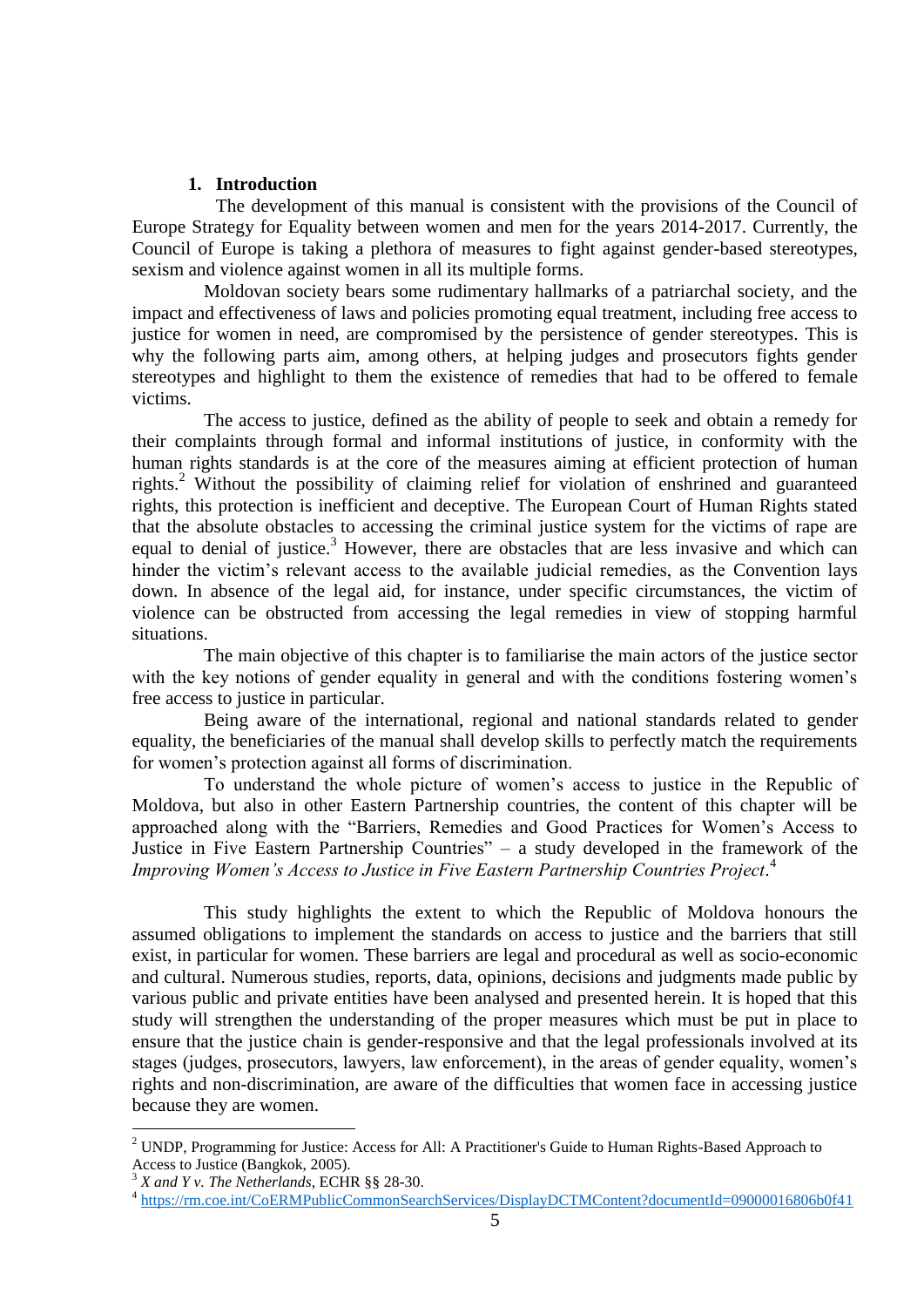Having ratified a multitude of international instruments in the area of human rights and fundamental freedoms, the Republic of Moldova has undertaken a series of commitments, among which, the development of a domestic normative framework in line with protected fundamental values. It is worth mentioning that the adoption of national laws inspired from the texts of the international and regional acts does not imply the automatic implementation of the international standards, in particular, in the area of non-discrimination. Quite often, the proper enforcement of the legal provisions is hindered by a series of sometimes concealed barriers, which remain unnoticed by the state authorities. Therefore, Moldova, which displays the traits of a patriarchal society, is knowledgeable about the multiple socio-economic, procedural and cultural barriers.

### **2. The Gender Dimension of Women's Access to Justice: Social Background, Legal Provisions and Barriers.**

Discrimination is one of the most sensitive and globally relevant topics. This phenomenon is present both internationally and nationally, in various areas of life, and in connection with the exercise of civil, political, economic, social and cultural rights. The interest of the international community with regard to gender equality currently manifests itself through awareness of the discouraging effects of discrimination and the adoption of new approaches to combat this phenomenon. In light of these developments, certain changes in international and regional jurisprudence, that also lead to the creation of new standards, are of particular relevance. However, countries still have the most important mission, that of ensuring that such standards are implemented at a global level, as well as that of removing all obstacles in this regard.

Gender equality entails equal visibility, empowerment, responsibility and equal participation in all areas of public and private life. In an equal measure, equality entails equal access to various resources, as well as their fair distribution between women and men. The objective of promoting gender equality is an essential requirement for any society, and is considered a key component of the commitment to observe fundamental human rights. Therefore, equal participation of women and men with regard to sustainable development and social progress has gained increasing importance in countries promoting values related to the rule of law.

In recent years, the Republic of Moldova has strengthened its legal and regulatory framework on gender equality, equal treatment of women and men with regard to employment, education, health and other areas. Despite progress with regard to ensuring gender equality, the authorities still have to resolve many issues standing in the way of completely eliminating the differences between men and women and strengthening gender balance.

In the Concluding observations on the combined fourth and fifth periodic reports of the Republic of Moldova<sup>5</sup> of the Committee on the Elimination of All Forms of Discrimination against Women (CEDAW), the Committee expressed concern regarding the persistence of patriarchal attitudes and deep-rooted stereotypes in our country, the roles and responsibilities of women and men in family and in society. According to the same source, such attitudes and stereotypes are the root causes of the disadvantaged position of women in political and public life; violence against women; gender segregation, as seen in the educational choices of women and girls and their employment options. 6

Two recent studies conducted in order to assess the current situation and trends regarding discrimination in the Republic of Moldova indirectly address gender inequality. In particular, the relevant sections of these studies are focused on people's perceptions and attitudes towards women and men, their place and roles within the family, society, as well as other facets

<sup>&</sup>lt;sup>5</sup> [http://tbinternet.ohchr.org/\\_layouts/treatybodyexternal/Download.aspx?symbolno=CEDAW/C/MDA/CO/4-](http://tbinternet.ohchr.org/_layouts/treatybodyexternal/Download.aspx?symbolno=CEDAW/C/MDA/CO/4-5&Lang=Ru) [5&Lang=Ru](http://tbinternet.ohchr.org/_layouts/treatybodyexternal/Download.aspx?symbolno=CEDAW/C/MDA/CO/4-5&Lang=Ru)

 $\overline{6}$  Office of the People's Advocate - Report on human rights in the Republic of Moldova in 2015, CHISINAU 2016. [http://ombudsman.md/sites/default/files/document/attachments/raport\\_2015\\_red.pdf](http://ombudsman.md/sites/default/files/document/attachments/raport_2015_red.pdf)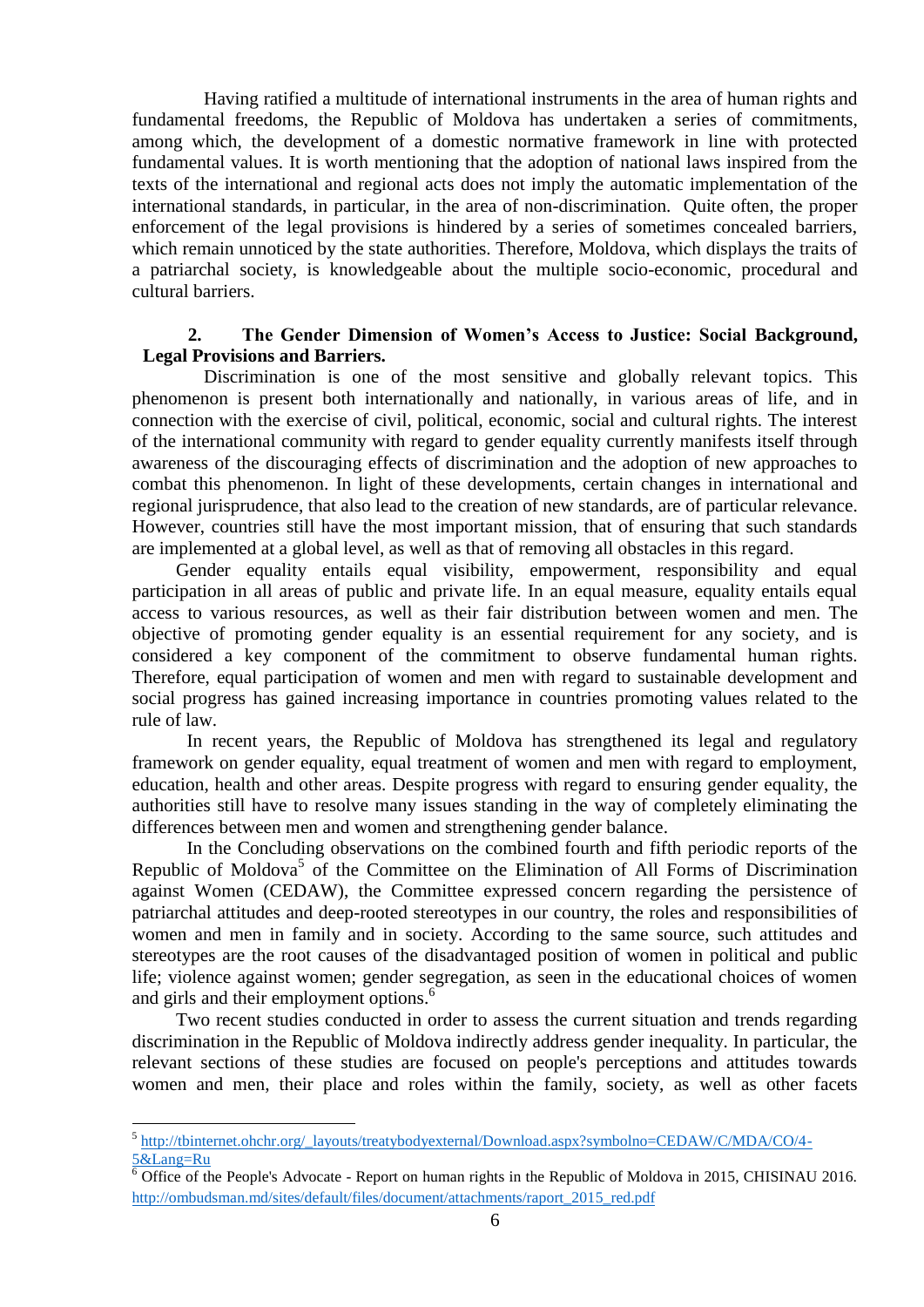concerning this area. The importance of studies and results resides in the opportunity to conduct a screening of opinions, perceptions and attitudes in society regarding different groups (individualized according to certain characteristics, in this case, gender) enabling an understanding of the current situation and also serving as basis for further policy development.

As such, the *Study on perceptions and attitudes towards equality in the Republic of Moldova<sup>7</sup>* assessed attitudes towards women in society. Respondents expressed their views regarding four pairs of statements regarding perceptions of women occupying positions of state leadership, their involvement in public life and the development of careers, women's abilities to make decisions and their success with regard to public activities. Approximately one in four respondents opted for statements that are discriminatory against women, while statements expressing non-discriminatory views gained between 50% and 75% of responses. The results prove that there is no deeply rooted idea in society that women are not active, are not able to handle certain responsibilities or face certain situations.

The second study, the *Phenomenon of discrimination in Moldova: social perceptions, a*  comparative study,<sup>8</sup> analyses issues regarding the discrimination of women and men in a broader context, focusing on several areas of life, such as political life, employment, family.

The study begins with a presentation of the general situation, stating that approximately 54% of respondents believe that the situation of women and men in Moldova is essentially equal. However, 32% of respondents continue to believe that the situation in Moldova is better for men than women, and only 14% say that the situation of women in Moldova is better than that of men. This data confirms that, even at the level of perception, the population is partly aware that the position of women is inferior to that of men.

The analysis of respondents' answers to the question regarding reasons behind inequality of opportunities for men and women revealed that the most frequently cited reasons are that women often bear a dual burden: maintaining the family and raising children - 39%, and that women are more occupied with raising children - 35%.

However, the main causes of inequality also included the following: women are paid less than men - 27% and women are not promoted to senior positions - 28%. It is noteworthy that these figures are higher than those of the previous study from  $2010^9$ , which shows a growing awareness of the obstacles that make it difficult to achieve gender equality in key areas.

With regard to prejudices concerning the roles of women and men, the study shows that certain prejudices regarding the roles of women and men in family and society continue to persist among respondents.

Although Moldovan society holds gender stereotypes and prejudices concerning the traditional roles of women and men, the study shows that, over recent years, there had been some minor changes in this regard. Thus, the majority of respondents continue to maintain that the husband is head of the family, which means that he has an obligation to financially support the family, while a woman's duty is primarily dealing with household chores. However, there is a marked increase in the percentage of respondents who believe that men can raise children just as well as women. At the same time, there is a reduction in the share of respondents who believe that women have no place in politics and that women cannot occupy positions of leadership.

<sup>7</sup> *Study on equality perceptions and attitudes in the Republic of Moldova,* Chisinau, 2015, p. 67. The study was conducted by the Center for Sociological Investigations and Marketing "CBS-AXA" with a sample of 1013 people in 13 regions of the country, the margin of error being  $\pm 3.1\%$ . [http://md.one.un.org/content/dam/unct/moldova/docs/pub/ENG-](http://md.one.un.org/content/dam/unct/moldova/docs/pub/ENG-Studiu%20Perceptii%202015_FINAL_2016_Imprimat.pdf)[Studiu%20Perceptii%202015\\_FINAL\\_2016\\_Imprimat.pdf](http://md.one.un.org/content/dam/unct/moldova/docs/pub/ENG-Studiu%20Perceptii%202015_FINAL_2016_Imprimat.pdf)

<sup>8</sup> Ludmila Malcoci, Arcadie Barbarosie*. The Phenomenon of discrimination in Moldova: social perceptions, a comparative study*. Chisinau, 2015, p. 49,50.

<sup>&</sup>lt;sup>9</sup> Perceptions Of The Population Of The Republic Of Moldova On Discrimination: Sociological Study, Edition I, January 2011 [http://soros.md/files/publications/documents/Studiu\\_sociologic\\_EN.pdf](http://soros.md/files/publications/documents/Studiu_sociologic_EN.pdf)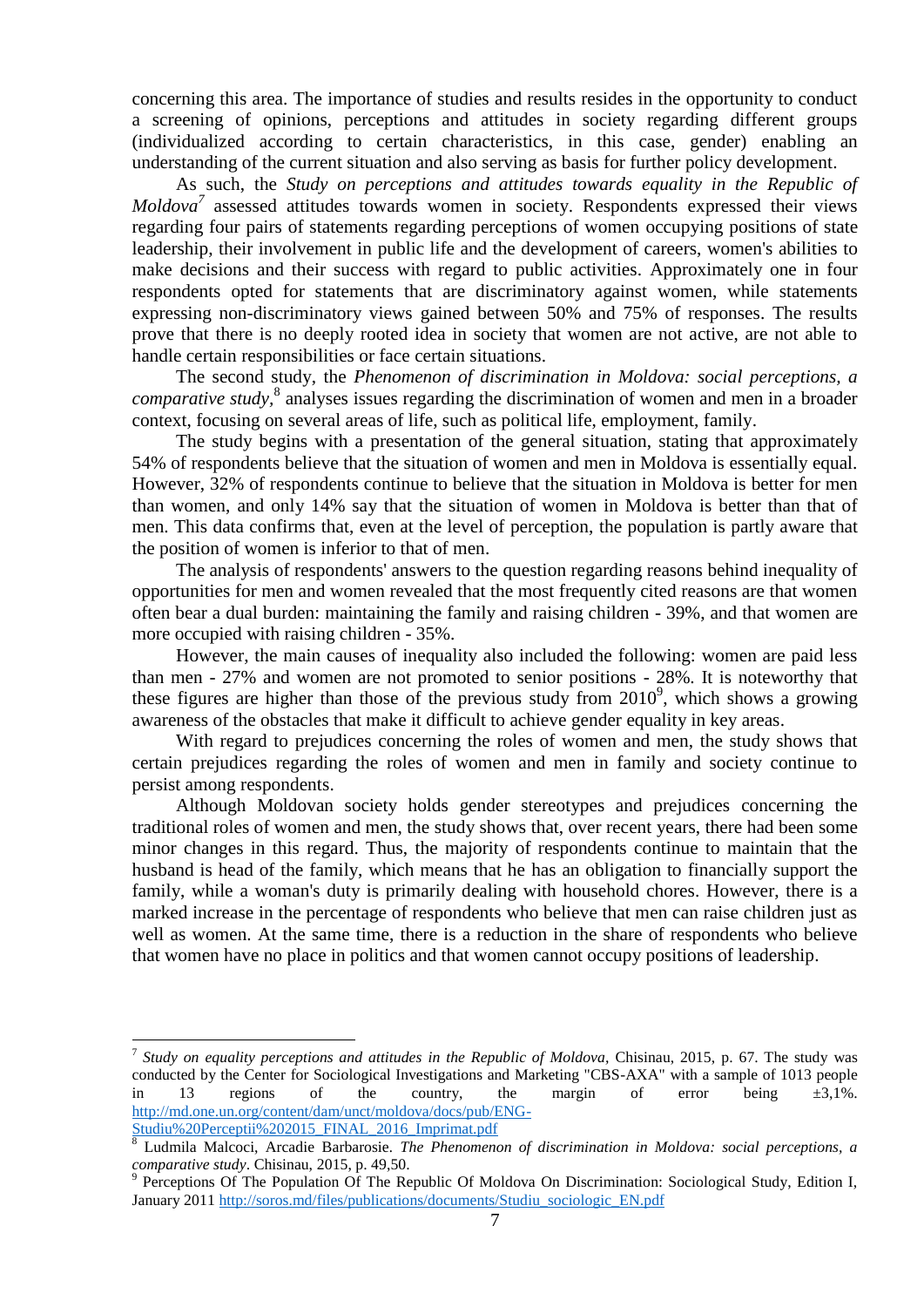The United Nations Special Rapporteur on extreme poverty and human rights<sup>10</sup>, Magdalena Sepúlveda Carmona, has found that, despite the fact that the Constitution and the legal framework of the Republic of Moldova sets out extensive guarantees for the rights of women, many women face significant challenges, including access to decent employment, unequal remuneration, lack of representation in politics and decision-making, exposure to gender-based violence and human trafficking<sup>11</sup>. Women and girls with disabilities, Roma women and girls, lesbian and bisexual women, and women who have undergone sex change, single mothers, elderly women and women living in rural areas face exclusion, stigma and discrimination, often preventing them from escaping poverty and denying them access to public services. They may suffer from multiple discrimination and face increased difficulties in accessing the justice system<sup>12</sup>. A 2011 study<sup>13</sup> determined that 63.4% of women aged 15 years or older in Moldova were subjected to physical, psychological or sexual violence by a partner in their lifetime.

Poverty pushes women to look for work abroad, where they become considerably more vulnerable to trafficking, exploitation and other forms of abuse. Migrant women face added stigma, discrimination and abuse when returning from abroad due to prevailing assumptions that they had been sex workers. It is a vicious cycle for women, because 90% of trafficked women also reported being subjected to domestic violence. These and other factors, such as the lack of appropriate facilities for childcare or care for families with disabled members, which usually falls on women's shoulders, creates conditions for increasing female poverty.<sup>14</sup>

The Republic of Moldova has ratified a large number of international treaties on fundamental human rights and freedoms. The treaties in question either protect certain categories of persons, or promote respect of certain categories of fundamental rights. Additionally, our country has developed a regulatory framework designed to ensure the right to free access to justice, including for vulnerable persons, such as women, children, the disabled, etc.

The fundamental law of our country, the *Constitution of the Republic of Moldova*<sup>15</sup>, enshrines equal access to justice, alongside other fundamental rights, freedoms and duties: *"Article 16 Equality*

 *(1) Respect and protection of the human person is the foremost duty of the state. (2) All citizens of the Republic Moldova are equal under the law and before public authorities irrespective of race, nationality, ethnic origin, language, religion, sex, opinions, political affiliation, wealth or social origin.*

*Article 20 Free access to justice*

 *(1) Everyone has the right to obtain effective remedy from the relevant courts against acts that violate their rights, freedoms and legitimate interests. (2) No law may restrict access to justice."*

With regard to equality, the Constitutional Court of the Republic of Moldova stated within its jurisprudence that Article 16 of the Constitution complements other substantive provisions of the Constitution and does not have an independent existence, being applicable solely to the

[http://www.statistica.md/public/files/publicatii\\_electronice/Violenta/Raport\\_violen\\_fem\\_eng.pdf](http://www.statistica.md/public/files/publicatii_electronice/Violenta/Raport_violen_fem_eng.pdf)

<sup>&</sup>lt;sup>10</sup> Report of the United Nations Special Rapporteur on extreme poverty and human rights Magdalena Sepúlveda Carmona. Mission in the Republic of Moldova (8–14 September 2013). http://www.ohchr.org/Documents/Issues/Poverty/A-HRC-26-28-Add.2\_Romanian.pdf (accessed on 20.08.2016)

<sup>&</sup>lt;sup>11</sup> European Convention on Action against Trafficking in Human Beings ratified by the Republic of Moldova on 19 may 2006

<sup>&</sup>lt;sup>12</sup> Women with disabilities, residents of psycho-neurological institutions, are extremely vulnerable to sexual violence, as has been proven by the law enforcement during criminal investigations between January and May 2013 when 20 women were identified as having been sexually abused by their doctor. Some of them were left pregnant and underwent abortions at late stages of pregnancy. On 25 october 2016 in Moldova, a psychiatrist was found guilty of several counts of rape that he committed during 10 years against 16 women under his care in a social care institution. The doctor was sentenced to 13 years imprisonment.

 $14$  Ibidem

<sup>&</sup>lt;sup>15</sup> Constitution of the Republic of Moldova, adopted on 29 July 1994, Official Monitor no. 1, 12.08.1994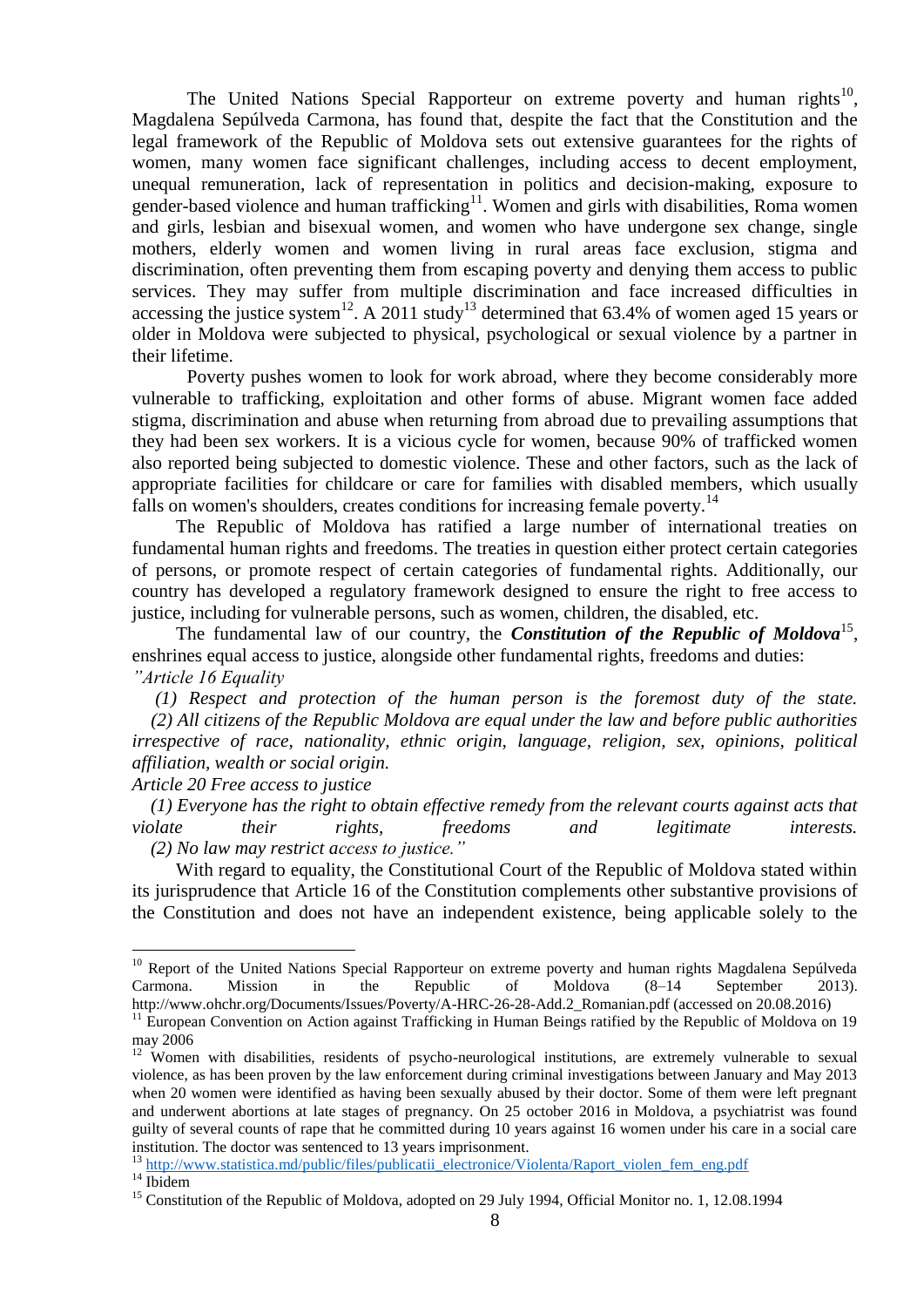exercise of rights and freedoms guaranteed by constitutional provisions. Accordingly, Article 16 is to be taken together with other constitutional provisions, enshrining specific rights<sup>16</sup>. Likewise, the Court pointed out that Article 16 of the Constitution comes into play when the situation affected by a disadvantage involves one of the conditions for the exercise of an enshrined right or if the measures that are subject to criticism pertain to the exercise of a guaranteed right. In addition to these aspects, the constitutional provision in question is important in that it explicitly refers to 'sex' as a criterion protected from discrimination, thus recognising equality between women and men with regard to the exercise of any right or fundamental freedom.

The Constitutional Court examined a number of cases in which it ruled on issues related to discrimination on grounds of sex from the perspective of the need to ensure the effectiveness of the principle of equality as enshrined in the Constitution.

In this regard, Judgment no. 12 dated 1 November 2012 regarding the constitutional review of some provisions of article 32 para. (4) letter j) of the Law no. 162-XVI dated 22 July 2005 on the status of military personnel is noteworthy. The Court considers that the exclusion of male soldiers from exercising their right to parental leave, while female soldiers have this right cannot be considered to be founded on objective or reasonable justification. The Court therefore concludes that this difference in treatment constitutes discrimination based on sex.

The Constitutional Court also examined legislative amendments related to establishing pensions and other social guarantees, including in terms of compliance with laws related to equality and non-discrimination. For example, in a judgment no. 27 dated 20 December 2011, the Court found as unconstitutional the provisions of p.2. of Article III of the Law no. 56 dated 9 June 2011 with regard to the establishment of the general length of service. P. 2 of art. III provided a gradual increase, within a term of 9 years, of the general length of service for obtaining the right to retirement pensions with regard to all categories of employees, both male and female, from 30 to 35 years. The Court held as disproportionate establishing an equal length of service for men and women while maintaining a difference of five years with regard to the general retirement age - 62 years for men and 57 years for women.

The findings of the Court in its Decision No. 14 dated 8 October 2013 rejecting application no. 27a/2013 to conduct a constitutional review of some provisions of Law no. 121 dated 25 May 2012 on ensuring equality are also worthy of mention. In this case, a member of Parliament asked the Court to declare Law no. 121 unconstitutional, in particular with regard to the establishment of a new body, namely the Council for preventing and eliminating discrimination and ensuring equality (hereinafter CPEDEQ), arguing that "only courts carry out justice in the name of law." The burden of proof standard set out by Law no. 121, was also challenged, the author deeming it contrary to the principle of presumption of innocence. The Constitutional Court rejected the application. The Court has based its decision in particular on the following grounds: with regard to the constitutionality of the creation of the CPEDEQ, the Court noted that its decisions can be challenged in court. Accordingly, the Court did not find arguments proving a causal link with the alleged violation of art. 114 of the Constitution by Law no. 121 on the creation and powers of the CPEDEQ. The Court deemed irrelevant the challenging of Law no. 121 with regard to the burden of proof in cases of discrimination, given that they explicitly exclude actions that trigger criminal liability.

The *Law on ensuring equality of opportunities between women and men*<sup>17</sup> aims to ensure the exercise of equal rights of men and women in the political, economic, social, cultural and other areas of life, rights guaranteed by the Constitution of the Republic of Moldova, in order to prevent and eliminate all forms of gender-based discrimination. The law defines, inter alia, the

<sup>&</sup>lt;sup>16</sup> Judgment no. 5 dated 23 April 2013 regarding the constitutional review of art. 301 para. (1) letter. c) of the Labor Code of the Republic of Moldova no. 154-XV dated 28 March 2003, as amended under Law no. 91 dated 26 April 2012 on amending and supplementing certain legal acts

<sup>&</sup>lt;sup>17</sup> Law no. 5 dated 09 February 2006 on ensuring equality of opportunities between women and men, Official Monitor no. 47-50 dated 24 March 2006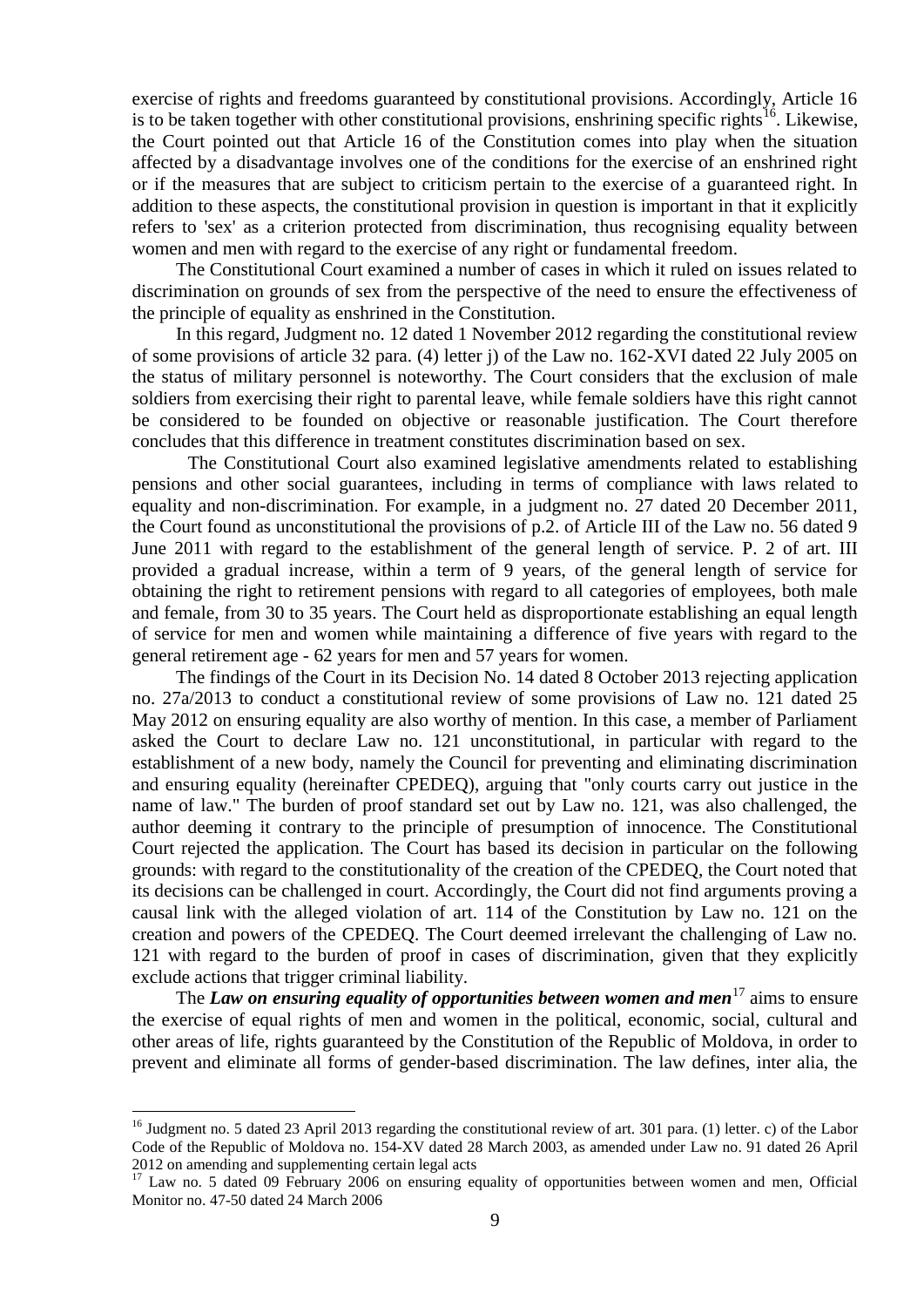following main concepts: affirmative action<sup>18</sup>, gender-based discrimination<sup>19</sup>, direct genderbased discrimination<sup>20</sup>, indirect gender-based discrimination<sup>21</sup>, gender<sup>22</sup> etc.

In article 5, the aforementioned Law explicitly prohibits gender-based discrimination: *"(1) In the Republic of Moldova, women and men enjoy equal rights and freedoms, and their* 

*opportunities for the exercise of such are guaranteed.*

*(2) Promoting policies or performing actions that do not ensure equal opportunities for women and men shall be deemed discriminatory and are to be removed by the relevant public authorities, in accordance with the law.*

*(3) Gender-based discrimination can be direct, indirect, by association or by victimisation.*

*(4) Actions that restrict or exclude, in any way, the equal treatment of women and men, shall be deemed discriminatory and are prohibited.*

*(5) Any legal act containing gender-based discriminatory provisions shall be declared null by court.*

*(6) The following shall not be deemed discriminatory:*

 *a) measures imposing certain special conditions for women during pregnancy, postpartum and breastfeeding;*

 *b) a difference of treatment based on a characteristic related to gender for reasons that relate to the nature of the specialised professional activity, if such a characteristic constitutes a genuine and specific occupational requirement, provided that the objective is legitimate and the requirement is proportionate;*

 *c) special notifications regarding the employment of persons of a certain gender, which refers to the nature of the special professional activity, if such gender-related characteristic is a genuine and specific professional requirement, provided that the objective is legitimate and the requirement is proportional;*

 *d) affirmative actions."*

<u>.</u>

Similarly, the Law on ensuring equality of opportunities between women and men contains provisions on ensuring equal opportunities for women and men in the public sphere (equal access to public office, equal opportunities in the electoral field, with regard to the activities of parties and other socio-political organisations, equality in the media); in socioeconomic areas (equal access to employment, equal access to entrepreneurial activity), as well as ensuring equal opportunities for women and men with regard to education and health.

A further guarantee to ensure equal opportunities for men and women set out by law is the establishment of liability for discrimination on grounds of gender in art. 24, which provides the following: *"(1) Persons subjected to forms of discrimination based on gender, referred to in this Law, are entitled to compensation under the terms set out by law.* 

 *(2) The violation of laws on equality between women and men, the subjects of legal relations who commit actions of gender-based discrimination are liable under the law."*

*The Law on ensuring equality*<sup>23</sup> is aimed at preventing and fighting discrimination, as well as ensuring equality for all persons in the Republic of Moldova in the political, economic, social, cultural and other areas of life, irrespective of race, colour, nationality, ethnic origin, language, religion or belief, sex, age, disability, opinions, political affiliation or any other similar criteria.

<sup>&</sup>lt;sup>18</sup> *affirmative actions* - special temporary actions aimed at accelerating the attainment of real equality between women and men, with a view to eliminating and preventing discrimination or disadvantages caused by existing attitudes, behaviors and structures;

<sup>19</sup> *gender-based discrimination* - any distinction, exception, limitation or preference aimed at or followed by a limitation of or impediment to the recognition, exercise and implementation, on a gender-equality basis, of fundamental human rights and freedoms;

<sup>20</sup>*direct gender-based discrimination* - any action that, in similar situations, discriminates against a person in comparison to another person of another gender, including due to pregnancy, maternity or paternity;

<sup>21</sup> *indirect gender-based discrimination* - any action, rule, criterion or practice that is identical for women and men, having an effect or result that is unequal for one of the sexes, except for affirmative actions;

gender - social aspect of relations between men and women, which manifests itself in all areas of life;

<sup>&</sup>lt;sup>23</sup> Law no. 121 dated 25 May 2012 on ensuring equality, Official Monitor no. 103 dated 29 May 2012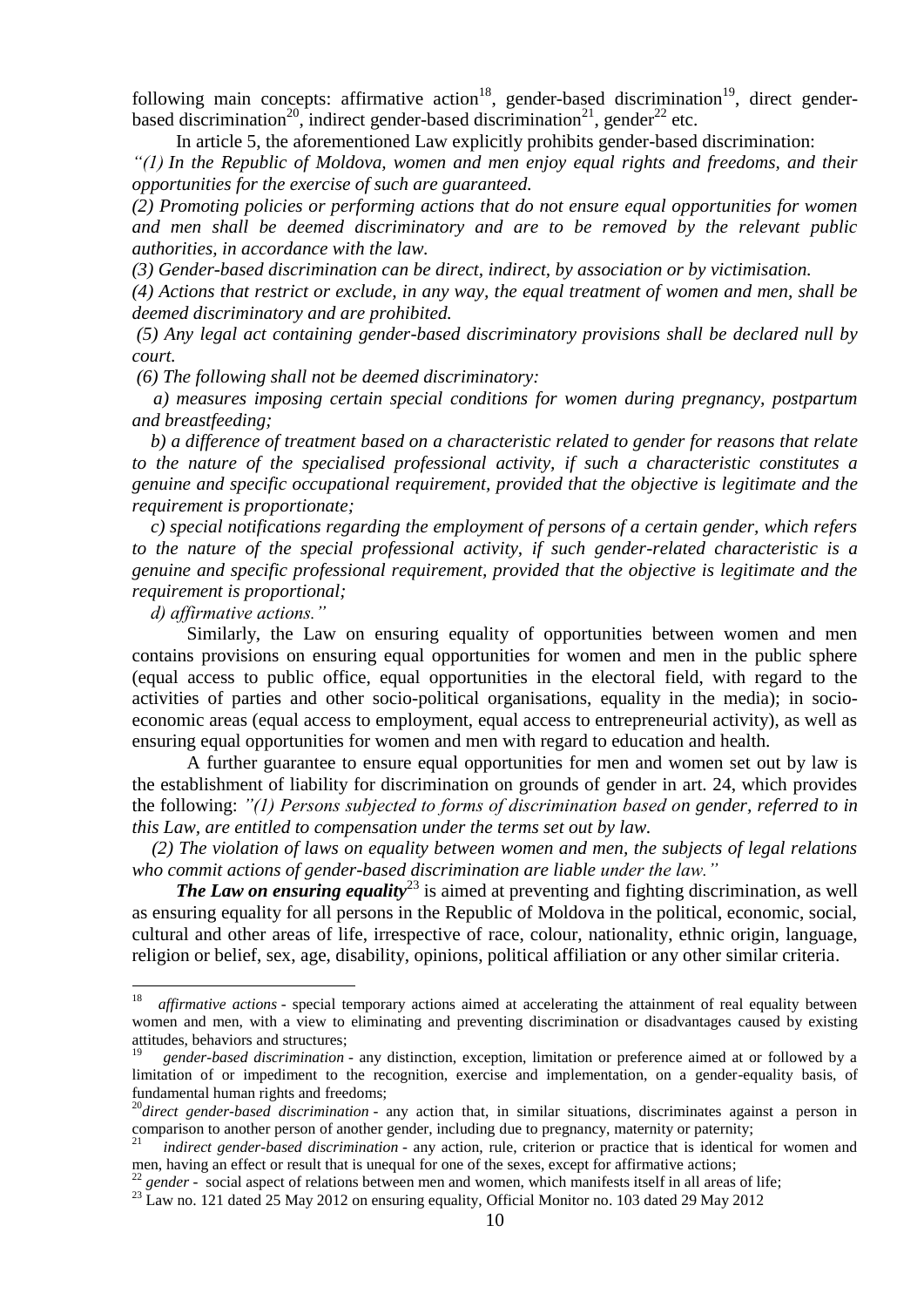The aforementioned Law has defined, *inter alia*, the terms direct discrimination<sup>24</sup>, indirect discrimination<sup>25</sup>, discrimination by association<sup>26</sup>, harassment<sup>27</sup>, instigation to discrimination<sup>28</sup>, reasonable accommodations<sup>29</sup>, positive measures<sup>30</sup>.

The law on ensuring equality prohibits discrimination in employment, education, as well as discrimination with regard to access to goods and services available to the public. In this regard, although it does not explicitly set out free access to justice for women, the constituent elements of this right can be inferred from Articles 17 to 19 of the aforementioned Law:

*"Article 17. Liability for discriminatory acts*

 *Discriminatory acts are subject to disciplinary, civil, administrative and criminal liability in accordance with applicable law.*

 *Article 18. The right to protection of discrimination victims (1) Any person deemed to be a victim of discrimination is entitled to submit a claim in court and seek:*

 *a) the violation of his/her rights to be established;*

 *b) the prohibition of further violations of his/her rights;*

 *c) the restoration of the situation preceding such violation of his/her rights;*

 *d) the compensation of material and moral damages caused to him/her and the recovery of court expenses;*

 *e) the annulment of the act that led to discrimination.*

 *(2) Court claims for the protection of persons deemed to be victims of discrimination may be submitted by trade unions or public associations dealing with the promotion and protection of human rights.*

 *(3) At the request of the victim of discrimination, the court may prohibit the disclosure of information regarding such person's private life and identity. The registration, storage and use of personal data regarding victims of discrimination shall be made in compliance with the special rules of confidentiality, as established by law.*

 *Article 19. Burden of proof*

*(1) The person submitting a claim in court shall be required to present facts allowing a presumption as to the existence of discrimination.*

*(2) The burden of proving that such facts do not constitute discrimination falls on the respondent, with the exception of facts that lead to criminal liability.*

 *Article 20. Terms of prescription (statute of limitations)*

 *The term of prescription for lodging a court claim hereunder is one year from the date an act is committed or the date on which the person could have known of its commission.*

 *Article 21. State tax*

<sup>&</sup>lt;sup>24</sup> direct discrimination – treating a person, based on any of the prohibitive criteria, in a manner less favorable than another person in a comparable situation

<sup>25</sup> *indirect discrimination* – any apparently neutral provision, action, criterion or practice the effect of which is disadvantaging a person in comparison with another person based on criteria set out in this law, except where such provision, action, criterion or practice is objectively justified on the basis of a legitimate aim and the means of achieving such aim are proportionate, appropriate and necessary;

<sup>&</sup>lt;sup>26</sup> discrimination by association – any act of discrimination committed against a person who, although not part of a category of persons identified according to the criteria set out herein, is associated with one or more persons belonging to such categories of persons;

<sup>&</sup>lt;sup>27</sup> harassment – any undesirable behavior that leads to an intimidating, hostile, degrading, humiliating or offensive environment, with the purpose or effect of violating the dignity of a person on the basis of the criteria set out herein;

<sup>&</sup>lt;sup>28</sup> *instigation to discrimination* – any behavior by which a person intimidates or conducts himself/herself in a manner designed to discriminate a third party on the basis of criteria set out herein;

<sup>29</sup> *reasonable accommodation* – any modification or adjustment that is necessary and appropriate in a particular case and does not impose a disproportionate or unjustified burden, as required to ensure a person, in cases determined by law, the exercise of his/her fundamental rights and freedoms on an equal basis with others.

<sup>30</sup> *positive measures* – temporary special measures, undertaken by public authorities in favor of a person, group of persons or a community, for the purpose of ensuring their natural development and their effective equality with regard to other persons, groups of persons or communities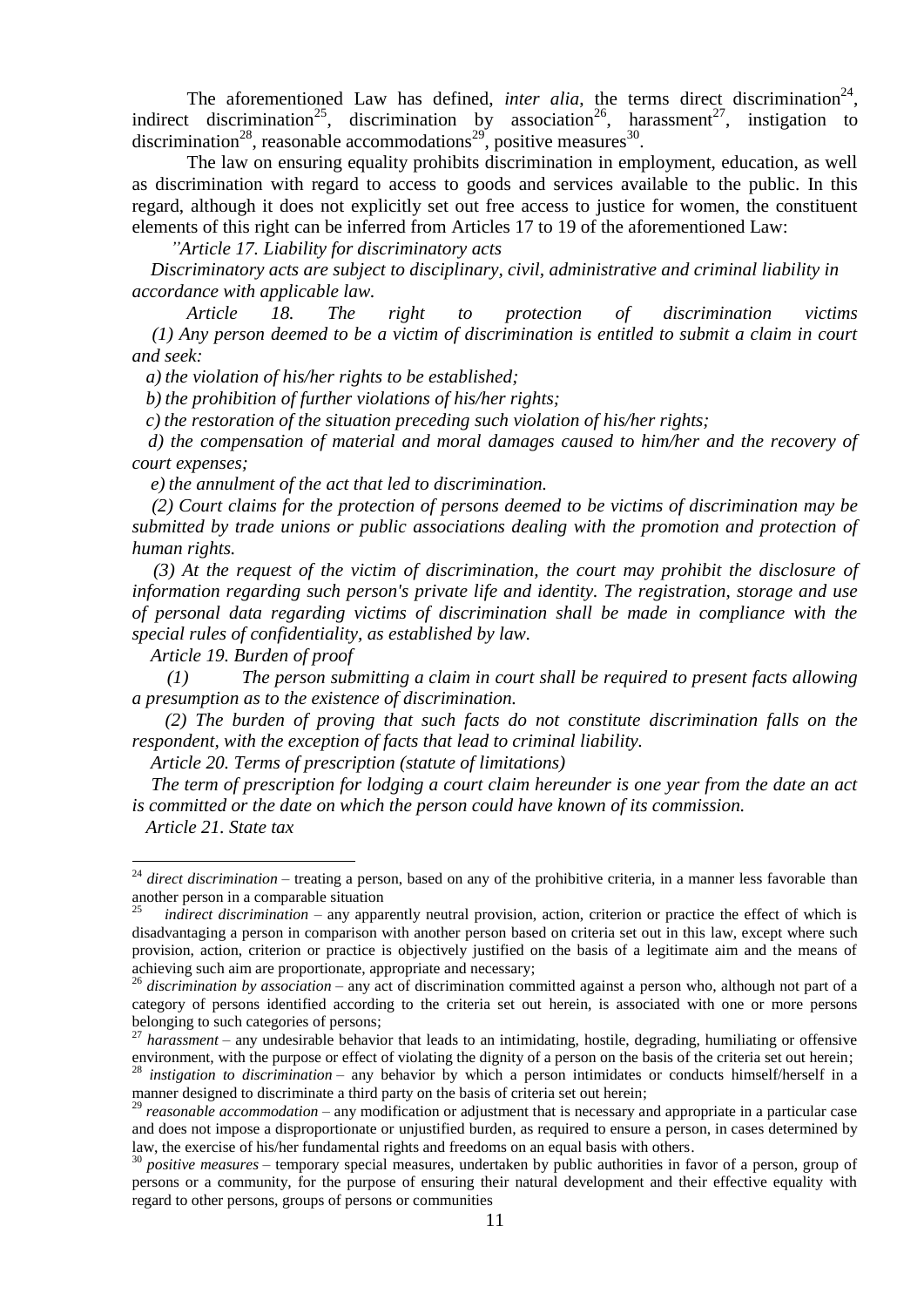*Persons lodging a claim in court regarding discriminatory acts are exempt from state tax."*

The Law on ensuring equality instituted the Council for the prevention and elimination of discrimination and ensuring equality<sup>31</sup>, a collegial body established to ensure protection against discrimination. Thus, any person deeming itself to be a victim of discrimination may submit a complaint, which will be reviewed in accordance with the procedure set out in Art. 15 of the aforementioned law.

The important role of the Council as a mechanism for fighting discrimination on grounds of sex/gender is shown in the statistical data set out in the annual activity reports of the institution. Thus, during 2015, sex/gender was, together with disability/health status, the most common cases ruled upon by the Council with regard differential treatment (21.1% of all Council decisions were issued in relation to differential treatment based on gender).<sup>32</sup>

Thus, *The Administrative Code of the Republic of Moldova*<sup>33</sup> sets out penalties for any distinction, exclusion, restriction or preference, based on grounds of race, nationality, ethnic origin, language, religion or belief, sex, age, disability, political affiliation or any other criterion, displayed in the area of education (article  $65<sup>1</sup>$ ), the area of access to services provided by public authorities, healthcare services and other health services, social protection services, banking and financial services, transportation, cultural and recreational services, the sale or leasing of movable and immovable property, as well as other services and goods available to the public (article  $71<sup>1</sup>$ ), as well as discrimination in the provision of public services in the area of electronic communications, post and information technology (article 260).

The *Criminal Code of the Republic of Moldova*<sup>34</sup> (CC RM) incriminates a number of actions involving unjustified differential treatment towards women, characterised by increased social danger. Thus, Article 173 incriminates sexual harassment, i.e. the manifestation of physical, verbal or nonverbal conduct that violates a person's dignity or creates an unpleasant, hostile, degrading, humiliating, discriminatory or insulting atmosphere for the purpose of inducing another person to sexual intercourse or other unwanted sexual actions, committed by threat, coercion, blackmail. Article 176 CC RM establishes criminal penalties for violating the equality of citizens, namely any distinction, exclusion, restriction or preference with regard to rights and freedoms of a person or group of persons, any support of discriminatory conduct in the political, economic, social, cultural and other areas of life, based on grounds of race, nationality, ethnic origin, language, religion or belief, sex, age, disability, opinions, political affiliation or any other criterion.

#### **1. Case studies from domestic courts**

<u>.</u>

#### **3.1. Access of women to justice in the context of criminal law – domestic violence against women**

The most evident expression of an imbalance of "power" between women and men is violence against women, which constitutes a serious violation of human rights and a major obstacle to gender equality.

In his report on the visit to the Republic of Moldova during 4 - 11 July 2008 on violence against women, its causes and consequences<sup>35</sup>, the United Nations Special Rapporteur noted,

<sup>&</sup>lt;sup>31</sup> The operation of the Council is also regulated by Law no. 298 dated 21 December 2012 on the operation of the Council for the prevention and elimination of discrimination and ensuring equality

<sup>&</sup>lt;sup>32</sup> Council for the Prevention and Elimination of Discrimination and Ensuring Equality – General report on the situation with regard to preventing and fighting discrimination in the Republic of Moldova for the year 2015 <http://www.egalitate.md/media/files/Raport%20general%202015.pdf>

<sup>&</sup>lt;sup>33</sup> Administrative Code of the Republic of Moldova, adopted on 24 October 2008, Official Monitor no. 3-6, 16 January 200

<sup>&</sup>lt;sup>34</sup> Criminal Code of the Republic of Moldova, adopted on 18 April 2002, Official Monitor no. 72-74, 14 April 2009

<sup>&</sup>lt;sup>35</sup> Report regarding the visit to Moldova during  $4 - 11$  July 2008 on violence against women, its causes and consequences. Document A/HRC/11/6/Add.4, 8 May 2009. Online: http://www2.ohchr.org/english/bodies/hrcouncil/docs/11session/A.HRC.11.6.Add.4 fr.pdf. (accessed on 16 November 2015)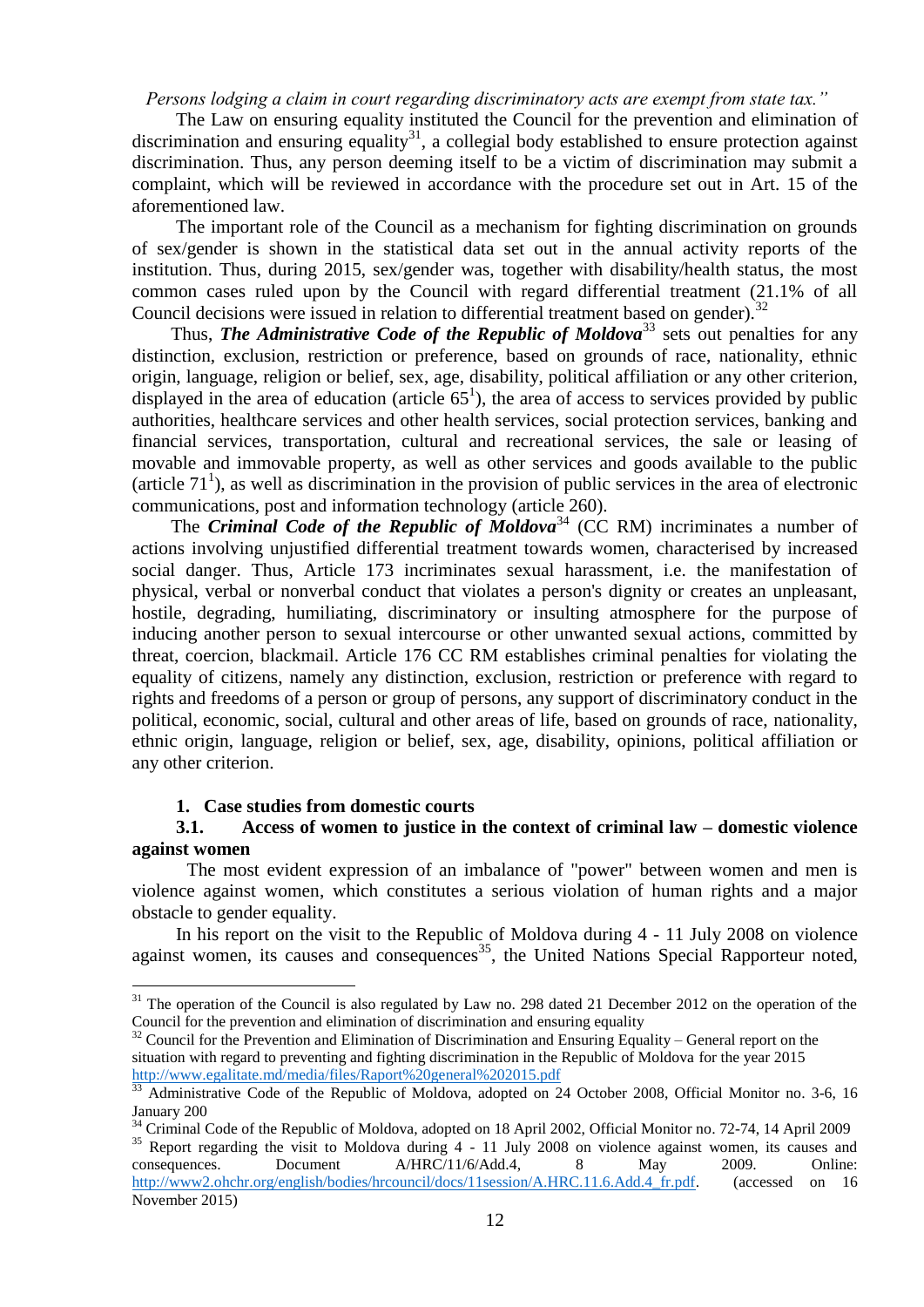inter alia: "... discriminatory and patriarchal attitudes increase women's vulnerability to violence and abuse. In this regard, domestic violence is especially widespread and widely overlooked by society; it does not receive the attention it is due from the authorities, society or the women themselves, leading to an insufficient infrastructure for the protection of victims of violence." [...] Moldovan women suffer from all forms of violence. However, domestic violence and trafficking are major areas of concern. The two are intimately connected and are linked to women's overall subordinate position in society."

"While reliable data and a systematic registering of cases on the nature and extent of the phenomenon is lacking, domestic violence is said to be widespread." […] "Unfortunately, it is very difficult for the State to control domestic violence since in most of the cases, it is reported only when there are severe consequences of the violence, the other cases being considered just family conflicts." Domestic violence is found in different social groups and with regard to different levels of education; nevertheless, women with higher levels of education or economic status could fail to divulge incidents of violence. Sexual violence remains the rarest form of reported violence. This may be due to the lack of recognition of sexual abuse within the family as a violation or the fear of victims to be blamed and socially excluded.

There are some widespread misconceptions regarding violence against women, that violence against women is seen as an isolated phenomenon that happens only in a particular vulnerable group. These misconceptions are:

(a) violence against women is a phenomenon that occurs in poor and broken families,

(b) the victims of domestic violence are vulnerable women who need special protection,

(c) violent men are deviants who abuse alcohol and drugs or have personality disorders,

(d) domestic violence includes all family members, including men. 36

In this regard, when examining cases of domestic violence, the judge or the criminal investigation authority is likely to make a wrong decision based on some erroneous perceptions regarding the role of women in society. Consequently, public authorities are at risk of being accused of conducting an ineffective inquiry to prevent and punish perpetrators.

Under the art.  $201<sup>1</sup>$  of the Criminal Code of the Republic of Moldova, domestic violence, i.e. actions or inactions committed with intent, physically or verbally, by a family member against another family member, leading to physical harm, resulting in minor injury to health, psychological distress or material or moral damages, are subject to criminal sanctions. These criminal provisions were supplemented by the *Law on preventing and combating domestic violence*<sup>37</sup>, which regulates, in addition to the provisions of the Criminal Code, the legal and organisational framework for preventing and combating domestic violence, the authorities and institutions responsible for preventing and combating domestic violence, the mechanism for identifying and resolving cases of violence. The aforementioned law is noteworthy for defining forms of domestic violence: physical violence<sup>38</sup>,  $,$  sexual violence<sup>39</sup>, psychological violence $40$ , , spiritual violence<sup>41</sup>, economic violence<sup>42</sup>.

<sup>&</sup>lt;sup>36</sup> Pt. 29 of the aforementioned report.

 $37$  Law no. 45 din 01 March 2007 on preventing and combating domestic violence, Official Monitor no. 55-56, 08 March 2008

<sup>38</sup> *physical violence* - deliberate infliction of bodily injury or harm to health by means of striking, pushing, throwing, hair pulling, stinging, cutting, burning, strangling, biting, in any form and of any intensity, by poisoning, intoxicating and other similar actions;

<sup>39</sup> *sexual violence* - any sexual violence or any illegal sexual conduct within the family or as part of other interpersonal relationships, such as marital rape, prohibiting the use of contraception, sexual harassment; any unwelcome or imposed sexual conduct; forced prostitution; any illegal sexual conduct with an underage family member, including fondling, kissing, posing and other unwanted touching of a sexual nature; other similar actions;

<sup>40</sup> *psychological violence* - imposing one's will or personal control, causing tension and mental suffering by means of offensive remarks, ridicule, swearing, insults, nicknames, blackmail, demonstrative destruction of objects, verbal threats, the showing of weapons or the hitting of domestic animals; neglect; involvement in personal life; acts of jealousy; imposing isolation by detention, including at home; isolation from family, community, friends; prohibiting professional accomplishments, prohibiting attendance of educational institutions; the taking of identity documents; intentional restriction of access to information; other similar actions;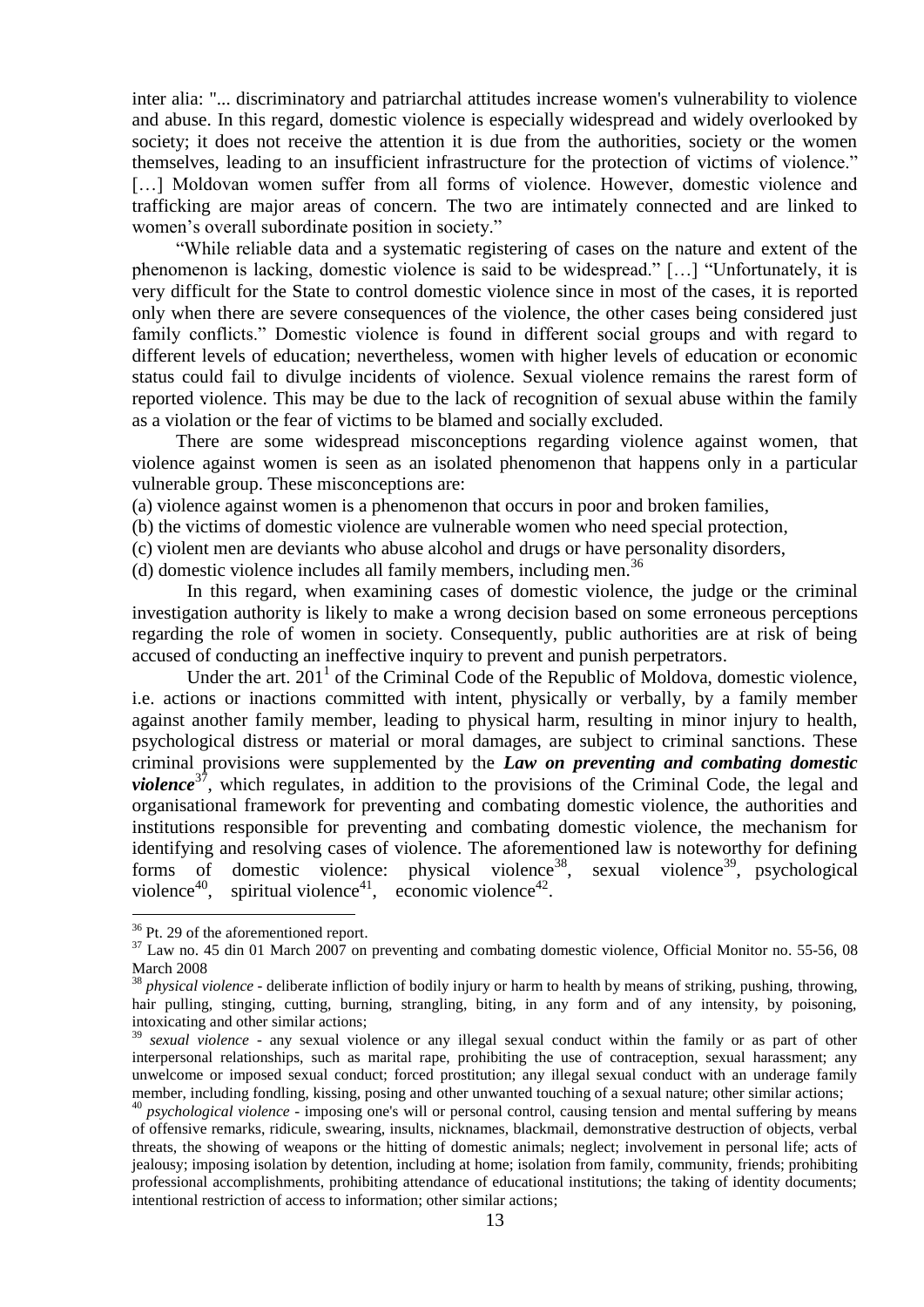The basic principles of preventing and combating domestic violence, as set out by the Law on preventing and combating domestic violence, include access to justice. In this regard, the relevant authorities tasked with preventing and combating domestic violence are required to react promptly to any notification and to inform victims regarding their rights, regarding the authorities and institutions responsible for preventing and combating domestic violence; about the type of services and organizations that could offer help; about the kind of help available; where and how complaints could be submitted; about the procedure that follows the submission of a complaint and their role following such procedure; how can protection be obtained; to what extent and under what conditions can victims have access to legal advice and assistance; if victims face danger to life or health following the release of detainees or convicts; if the protection order was annulled.

In a criminal case, a court in Chisinau sentenced C.V. to eight years in prison for actions that led to the death of his wife, a victim of domestic violence.

The incident took place in January 2014. After a conflict with his wife, C.V., who was inebriated, dealt her several blows with an axe. As a result, the victim was hospitalised with serious injuries. She died in September 2014, after several months in a state of coma.

According to witness statements and evidence in the case file, the victim was repeatedly subjected to acts of domestic violence. Neighbours called the police several times to intervene and stop the abuse. C.V. had previously been registered as a domestic aggressor. However, authorities did not take sufficient measures to protect the victim.

Thus, by a sentence issued by the Centru District Court, C.V. was convicted of the offense set out under article  $201<sup>1</sup>$ , Domestic violence, para. (3) letters a) and c), causing serious bodily injury or harm to health or causing the death of the victim. He was sentenced to 8 years in prison.

In another case, a woman of 23 years old from the Straseni District, who takes care of five children, was sentenced to three years and eight months in prison for having killed her husband while defending herself from his violence. The court ruled the young woman to be handcuffed and arrested right in the courtroom in the presence of two biological children and the three sisters that she supports. The woman was escorted to prison no. 13 and all five minors were transferred to a placement centre.

In this case, the woman told the judges that both she and the children were assaulted by her husband, who consumed alcohol on a daily basis. She was brought before the judges after she stabbed her husband, while the man was beating her and threatening to kill her.

The young girl and the children were subjected to beatings for over six years. The aggression did not stop even when the woman has filed for divorce, according to one of the girl's sisters. The authorities knew about the violence taking place in this family, but, every time, the man only got fines. Being heard by the court of law, as witness, the head of police station stated that the defendant filed a complaint in August (the homicide was committed in December), invoking that she had been aggressed by her spouse. The protection order was issued at the beginning of September, but the husband breeched it repeatedly, which led to protocols being drawn up and a five hundred lei fine being applied (approximately 23 EUR).

This case aroused a strong reaction from civil society and government institutions. Thus, the lawyers of an NGO claimed that the woman acted in self-defence. They filed an appeal on

<sup>41</sup> *spiritual violence* - underestimating or diminishing the importance of meeting moral and spiritual needs by prohibiting, ridiculing, punishing the aspirations of family members, by prohibiting, limiting, ridiculing or punishing access to cultural, ethnic, linguistic or religious values; imposing a system of unacceptable personal values; other similar actions or actions with similar repercussions;

<sup>42</sup> *economic violence* - depriving of economic means, including depriving of livelihood, such as food, medicine and basic necessities; abuse of various positions of superiority for the purpose of taking away personal property; prohibiting the right to possess, use and dispose of common property; unfair control over common property and resources; refusal to support the family; forcing labor that is hard or harmful to health, including on an underage family member; other similar actions.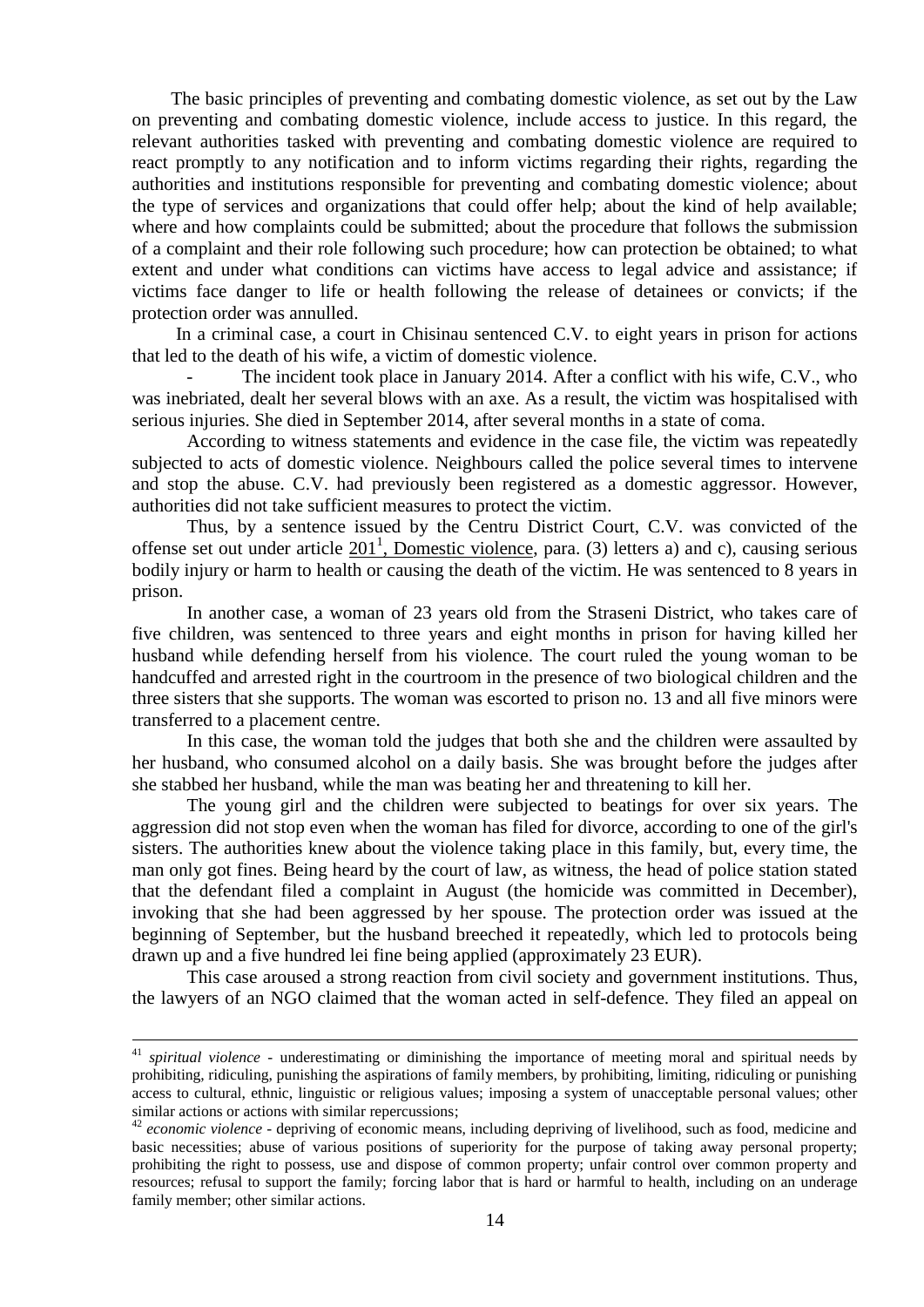points of law with regard to the fact that she was arrested directly in the courtroom and escorted under guard, without the court justifying the application of this measure. This case came to the attention of the people's advocate (Ombudsman). Over 11,000 people signed two petitions on social networks in which they asked for a milder punishment for the young woman who takes care of five children.

Under pressure from public opinion and lawyers, a day after the arrest of the 23 years old woman, the Minister of Justice declared that the Ministry of Justice prepared its own case file, which allowed finding a viable solution. In his opinion, the situation requests immediate action, and observance of the principle of non-infringement in justice. There is a need to act within the limits of the law, first, by respecting the rights and interests of minor children in conformity with the international and national principles and in relation to the state of law. One additional argument brought forward by the Minister of Justice is that the woman's condition deteriorated. Subsequently, the Minister stated that a file was lodged with the competent court of law requesting the substitution of the arrest measure by another measure. In a few hours, the woman's sentence was changed. Tânăra a fost eliberată din detenție, însă a primit interdicția de a părăsi localitatea până la pronunțarea deciziei de către Curtea de Appel, care urmează să se expună asupra apelului declarat de avocatul femeii. It is worth mentioning that meanwhile, the Speaker of the Parliament thanked his colleagues from the Ministry of Justice for having legally intervened into the case, so that the woman stays beside her children and serves her sentence at home.

Continuously finding the same violations proves that violence against women is a systemic problem in the Republic of Moldova and should not be considered an exceptional case. Although measures have been taken to combat domestic violence, such as the adoption of Law no. 45 dated 01 March 2007 on preventing and combating domestic violence, the changes made to the Code of Civil Procedure, highlight the message that the fight against violence should go beyond the formal scope. Violence against women is, in this respect, one of the worst manifestations of discriminatory attitudes, since it threatens the physical and mental integrity of women. In the context of promoting the principle of equality and non-discrimination, such manifestations are inadmissible and intolerable, and huge efforts are needed to raise awareness regarding the concept of equality and non-discrimination.

In relation to this chapter, it is necessary to highlight the major role of judges and prosecutors in the correct enforcement of the legislation in the area of gender equality, in particular, in the criminal law relationships. In cases when the legislation is not gender-sensitive, in view of applying efficient procedural actions, as well as issuing court decisions compatible with the international and regional standards relating to gender equality, including women's access to justice, we recommend that the key stakeholders in justice:

- be aware of their gender stereotypes on domestic violence,
- be aware of the prevalence of the phenomenon,

- to be sensitive when talking to victims and dealing with the case.

This last proposal does not affect the court's impartiality; on the contrary, it allows taking into account all the facts, the victim's state of mind, and the specific ties/dependence on the perpetrator etc.

In ascertained cases of violence against women (including children), it is absolutely necessary that in criminal proceedings, all the actions of the law enforcement bodies and courts of law be efficient. Consequently, the enforcement of protection measures must provide a real protection to the victims. When the perpetrator's administrative liability does not produce any effect on his behaviour, the law enforcement body shall hold the aggressor liable for criminal offence.

Furthermore, it is recommended that the law enforcement bodies inform the victim of violence about the remedies foreseen in the legislation in view of seeking repair for the damage caused by the acts of violence.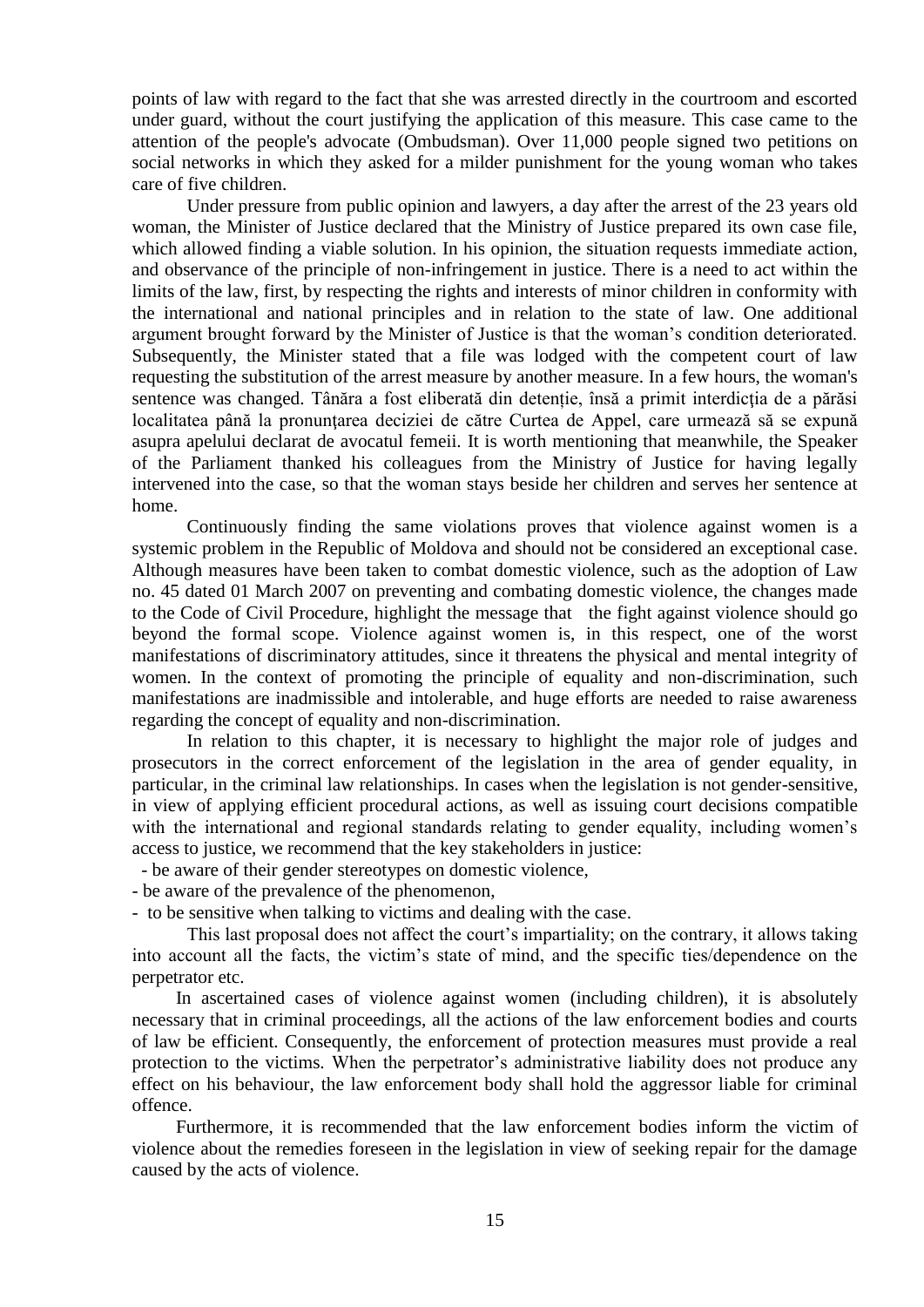#### **3.2. Access of women to justice in the context of family law**

According to 49% of men, divorce and separation laws favour women. People with a higher level of education and higher income often believe that laws are fair. 42% of women reported that divorce laws do not favour anyone. 57.4% of men and 49% of women claim that, in a divorce, the woman is more likely to obtain child custody. With regard to the laws on alimony, in case of divorce, 47.3% of men and 60.6% of women claim that these are geared both for men and women. 43

According to the case-law of the national courts, in most parental divorce cases, children remain with the mother. In this regard, it is imperative that the solution adopted by the court is based on objective and reasonable arguments. Unfortunately, there are situations of differentiated treatment associated with multiple discrimination. This is the case of a lesbian mother that was subject of violence and harassment by her former husband. After having requested divorce and recognised she is a lesbian, the child's father prohibited her to see their 7-year old daughter. Infuriated, her husband told her parents and teachers from the school their child was studying at that her mom is a lesbian and amoral. The court of law examined the case and obliged the defendant to bring evidence that there are no grounds of discrimination based on sexual orientation. Although in the court of law the woman acquired the protection order as victim of domestic violence, the court, without pointing to any reasons, decided that the child would remain with her father. The Court of Appeal rejected the appeal of the woman. Ultimately, the Supreme Court of Justice delivered the judgement granting the custody of the child to mother. It is worth noting that in this case, the Supreme Court of Justice, while establishing the custody of the child, issued a judgement that was also inspired from the provisions of the Convention on the Rights of the Child, avoiding any polemics and qualifications assigned to a person on grounds of sexual orientation: "According to Art. 38 Para (2) Letter d) of the Family Code, if no agreement is reached between the spouses or if it is proved that the agreement affects the rights and interests of minors or of one of the spouses, the court of law is obliged to establish the parent with whom the child will live after divorce. According to Art. 63 of the Family Code, when parents live separately, the domicile of the child who is under the age of 14 shall be determined through parents' agreement. If such an agreement is not reached, the domicile of the minor is established by the court of law, taking into account the child's interests and opinion (if the child is 10 years old). Therefore, the court of law will consider the attachment bond of the child with each of the spouses, with brothers and sisters, the age of the child, the moral qualities of the parents, the relationships between parent and child, the possibilities of the parents to ensure an appropriate environment for child's education and development (employment, working regime, living conditions etc.). When establishing the domicile of the minor, the court of law will request the opinion of the guardianship authority in the area of which the domicile of each of the parents is located. The principle of supreme interest of the child is the fundamental message of the Convention on the Rights of the Child, which entered in force for the Republic of Moldova on 25 February 1993, and its implementation is an obligation of key importance for the member states that ratified it. According to Art.3, Para (1) of the International Convention on the Rights of the Child, in all actions concerning children, whether undertaken by public or private social welfare institutions, courts of law, administrative authorities or legislative bodies, the best interests of the child shall be a primary consideration."

Under such circumstances, when women's free access to justice is invoked, associated with multiple discrimination, the due diligence of the court of law shall be reflected through:

- Prevention and elimination of gender-based stereotypes:
- Shifting the burden of proof onto the defendant;

<u>.</u>

Mentioning of the international treaties on non-discrimination in the text of the

<sup>&</sup>lt;sup>43</sup> Men and Gender Equality in Moldova: Based on the IMAGES methodology / Diana Cheianu-Andrei, Iurie Perevoznic, Angelina Zaporojan-Pirgari; Women's Law Center, the Center for Investigations and Consultancy "SocioPolis" - Chisinau: 2015.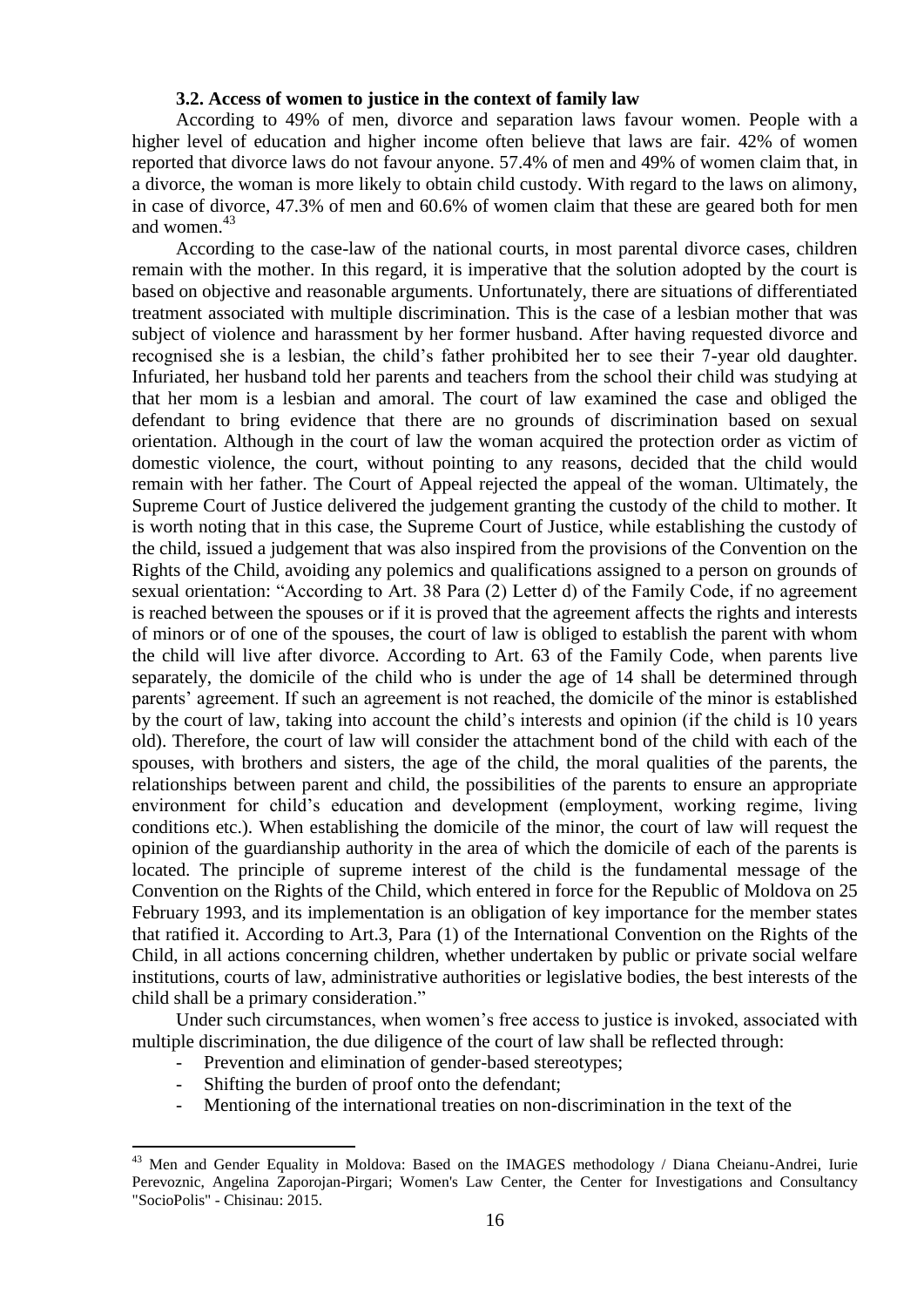decision and that shall add value to the judicial process.

It is essential to highlight the fact that gender stereotypes also affect men. The stereotypes that mothers are better fit for parenting should be challenged by the courts and child custody should be based on the best interest of the child and all facts, excluding stereotypes. On the other end, the stereotype that a man abusing a woman can still be a good father to children should also be challenged.

## **3.3.Access of women to justice in the context of labour law relations**

*The Labour Code of the Republic of Moldova*<sup>44</sup> contains multiple safeguards in order to ensure equality and non-discrimination, including on grounds of gender, with regard to employment. Thus, the lawmaker took care to set out the fundamental principles inherent to the exercise of the right to employment (prohibition of discrimination with regard to labour relations, equal rights and opportunities, ensuring the right of employees to protection of honour, dignity and professional reputation during work (art. 5)), and to subsequently explain the contents of the prohibition of discrimination in the workplace (art. 8):

*(1) Labour relations are subject to the principle of equal rights for all employees. Any discrimination, direct or indirect, of an employee on the basis of gender, age, race, skin colour, ethnicity, religion, political opinion, social origin, residence, disability, HIV/AIDS, association or trade union activity, as well as any other criteria unrelated to his professional qualities, shall be prohibited.*

*(2) Establishing certain differences, exceptions, preferences or rights of employees, that are determined by specific occupational requirements, as established by applicable law, or the special care of the state towards persons requiring enhanced social and legal protection, shall not be deemed to constitute discrimination.*

The aforementioned principle is found in several provisions of the Labour Code:

*-* under art. 10 of the Labour Code, the employer is required to ensure equal opportunities and equal treatment of all persons, according to their profession, upon employment, when conducting orientation and training, upon promotion, without any discrimination.

*-* the setting and payment of wages cannot be subject to discrimination on grounds of sex, age, disability, social origin, family status, ethnicity, race or nationality, political opinions or religious beliefs, association or trade union activity (art. 128).

*-* a unit's internal regulations should observe the principle of non-discrimination, elimination of sexual harassment and any form of injury to dignity at the workplace (art. 199).

*-* the employer is required to compensate in full any material and moral damages of employees in connection with the performance of their work obligations, as a result of employee discrimination at the workplace or as a result of the illegal restriction of the ability to work, unless this Code or other laws provide otherwise (art. 329).

*-* when establishing cases of gender-based discrimination and the conditions favouring them within units, trade unions shall submit concrete recommendations to the heads of these units, the competent public authorities, with regard to their elimination (art. 386).

The Labour Code has been supplemented by the *National Strategy on employment policies for 2007-2015*<sup>45</sup>, which is concerned with preventing and eliminating all forms of discrimination on the labour market (on the basis of sex, age, nationality, etc.), reducing wage disparities associated with such discrimination, promoting, by means of the labour market, the integration of persons that are disadvantaged for various reasons or at risk of social exclusion, and establishes, as policy directions: expanding the network of community or regional centres for counselling and occupational guidance for youth and women who, after a period of justified absence due to parental leave, return to work and are entitled to attend free professional training

<sup>&</sup>lt;sup>44</sup> Labor Code of the Republic of Moldova, adopted on 28 March 2003, Official Monitor no. 159-162, 29 July 2003

<sup>&</sup>lt;sup>45</sup> Decision of the Government of the Republic of Moldova no. 605 dated 31 May 2007 approving National Strategy on employment policies for 2007-2015, Official Monitor no. 82-85, 15 June 2007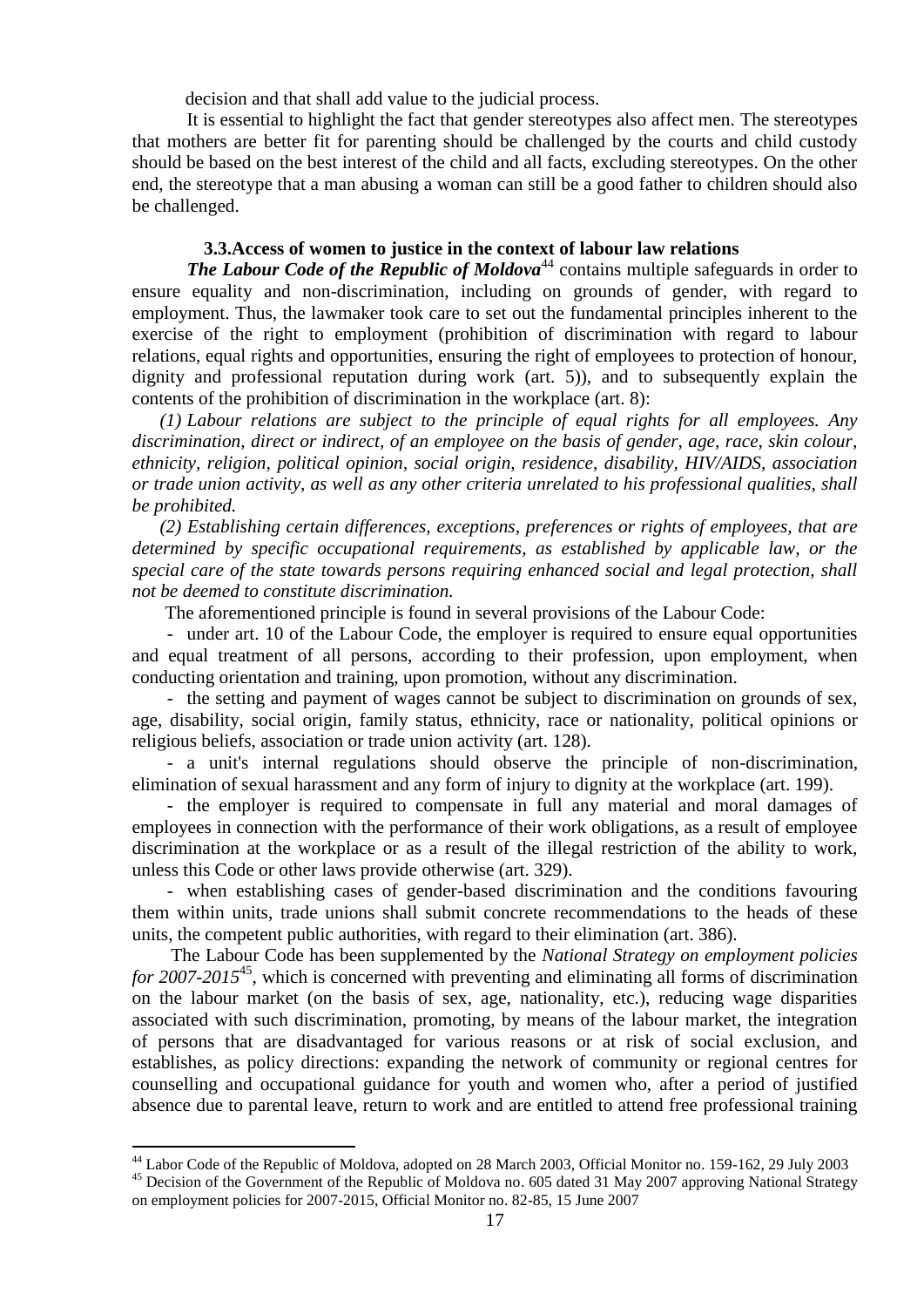courses, as well as categories of disadvantaged persons; reviewing existing laws in order to annul acts that facilitate (or prohibit) women's access to employment in certain sectors of the economy and the acquisition of certain professions (trades); encouraging the promotion of women to management positions in the private and public areas, ensuring public monitoring of equal opportunity, expanding the types of positions that can be occupied by women and fully bridging the wage gap; supporting the integration of the female labour force by providing care services for children and other dependents, encouraging the distribution of professional and family responsibilities between women and men, facilitating professional reintegration after maternity leave; gradual bridging of the retirement age established for men and women.

 The expected results indicated in the Strategy include: continuous bridging of the wage gap between men and women, more efficient career development for women.

In 2009, the Government approved the *National Programme on ensuring gender equality for 2010-2015*<sup>46</sup>, which aims to ensure the promotion and integration of gender equality in the areas of employment and labour migration, the budgetary process, women's participation in decision making, social protection and family, the health sector, education, violence and human trafficking, increasing public awareness. However, the term of implementation of actions set out in the two Action Plans for the medium term expired at the end of 2015. In this regard, the Ministry of Labour, Family, and Social Protection should develop a new program, under which it will consider the degree of implementation of such planned measures, the results achieved relative to the intended objectives, as well as the problems that continue to pose challenges to achieving gender equality.

Obviously, the national legal framework for combating discrimination on grounds of gender would seem incomplete and therefore imperfect, if the legislator had not provided mechanisms for suppressing conduct that is contrary to the principles of non-discrimination and equality. In this regard, depending on the seriousness of the deviation from conduct prescribed by law, a set of legal rules were put in place, which ultimately contribute to the suppression of deviant behaviour and compensating those who suffered as a result.

Nevertheless, occupational segregation of women still persists and the existence of gender-differentiated employment models, causing income disparities, is proven, even though the principle of equal pay for equal work is enshrined in law. Gender disparities still exist today, perpetuating the traditional roles of men, while women are limited in their ability to exercise their fundamental rights or develop their professional and personal potential. Women are most often victims of discrimination with regard to employment, and are placed in the difficult situation of reconciling their private, family and professional lives.

To illustrate the above-mentioned practice, we refer to the decisions of the Council for prevention and elimination of discrimination and ensuring equality. The decisions<sup>47</sup> concern employment ads, which are formulated in a manner that limits or excludes certain categories of people ab initio. In the first case, the applicant claimed that an ad placed on a web page limited said applicant's right to employment, since it listed gender and age requirements for candidates that excluded him, even though these requirements are not essential and determining occupational requirements for the vacant position. The second case was commenced ex officio. The Council commenced, ex officio, a review of the overall situation of all employment advertisements. In both cases, the Council explained the difference between a discriminatory announcement and a determining and essential occupational requirement. Thus, it drew attention to the fact that there is always a delicate balancing exercise between the need to protect against discrimination and the need to ensure real, legitimate and authentic occupational necessities. When placing employment ads, it is important for the employers to prove, every time, the proportionality of the requirements with the nature and scope of the work. In other words,

<sup>&</sup>lt;sup>46</sup> Decision of the Government of the Republic of Moldova no. 933 dated 31 December 2009 approving National Program on ensuring gender equality for 2010-2015, Official Monitor no. 5-7 dated 19 January 2010

<sup>&</sup>lt;sup>47</sup> Decisions on cases 041/13 and 050/14. Available online[: www.egalitate.md](file:///C:/Users/Olga/Desktop/www.egalitate.md) (accessed on 16 November 2015)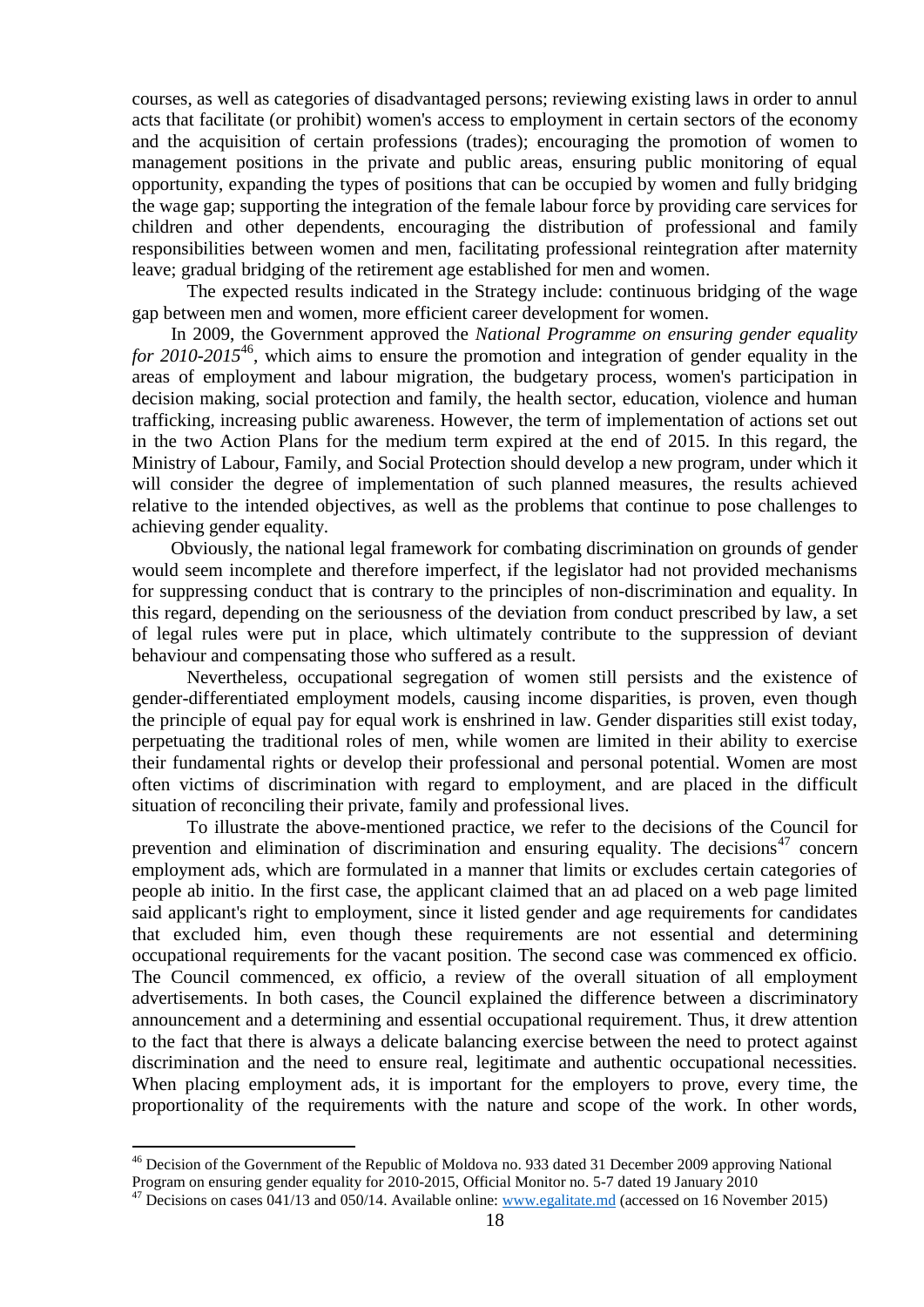employers can lawfully apply differential treatment based on personal characteristics only in limited circumstances, where these are essential for the job.

In particular, including a requirement as to the sex of the candidate in an employment notice can be considered discriminatory, with the exception of certain jobs involving activities where being of a particular sex is something actually relevant. The restriction in question is justified only when it concerns specific activities that should be performed only by male or female candidates. According to the Law No. 5 of 09.02.2006 on equal opportunities between women and men:

"*The following shall not be considered discriminatory:*

 *b) a difference in treatment based on sex-related characteristics for reasons which make reference to the nature of the special professional activity, when such a characteristics is an actual and determined professional requirement unless there is a legitimate aim and the requirement is proportional;"*

 *c) special advertisements for employment of persons of certain sex, which make reference to the nature of the special professional activity, when such special characteristics based on sex are actual and determined professional requirements, unless there is a legitimate aim and the requirement is proportional;"*

In another case<sup>48</sup>, the applicant alleged that her employer, an airline, concludes individual labour agreements with flight attendants for one year, each time extending the agreement, at the beginning of the subsequent year, for another year. In addition, she claims that she was discriminated against by her employer when he terminated her employment, allegedly on grounds of expiry of the contractual term, but in reality because of her pregnancy. In its decision issued on 19 June  $2014^{49}$ , the Council found that the inclusion by the employer of the contractual clause instituting a defined term for the agreement is illegal, because the character of the work performed within the company in question does not fall under any legal situation that would allow the conclusion of a fixed-term employment agreement. Thus, the Council noted that the conclusion of labour agreements for a particular period of time in cases not allowed by labour law gives rise to a presumption of discrimination of employees based on criteria protected under the law, namely sex and motherhood. In this case, the Council found that the presented facts constituted discrimination with regard to employment on grounds of motherhood and sex.

In relation to the same facts, the woman lodged a writ in the court of law, invoking discrimination. Based on the decision of the court of law of 10 September 2013, the woman was reinstated to her job. After three days, on 13 September 2013, the woman was dismissed again because "she was absent from her workplace and did not fulfil her duties". She was absent on 11 and 12 September. Since she was not notified about being re-employed, she did not come to her workplace. The former employee took again legal action and proved that the employer did not take into account the provisions of the Labour Court which foresee that the employment order (decree, decision, enactment) shall be communicated to the wage earner (who has to sign it) within a period of three working days after the parties signed the individual labour agreement.

As a result, on 12 December 2013, the court of law ruled the annulment of the dismissal order. After two days, the air company reinstated the woman to her job, without notifying her. Consequently, on 18 December, 2013 she was dismissed again, on the same ground: workplace absence. The two dismissal orders of 13 September and 18 December are absolutely identical. The woman had to defend again her rights in the court. Although she won the lawsuit in the Supreme Court of Justice, the air company repeatedly challenge the decisions of the national court of law and the woman is required to appear in court and employ a lawyer.

**4. Case-law of the European Court of Human Rights on women's rights in cases against the Republic of Moldova**

<sup>&</sup>lt;sup>48</sup> Case 105/14, commenced following the complaint of Mrs. S.T. and Mrs. A. E. regarding the alleged discrimination on grounds of motherhood with regard to the exercise of the right to employment

<sup>&</sup>lt;sup>49</sup> Available online: http://egalitate.md/media/files/files/decizie 105 14 5488439.pdf. (accessed on 16 November 2015)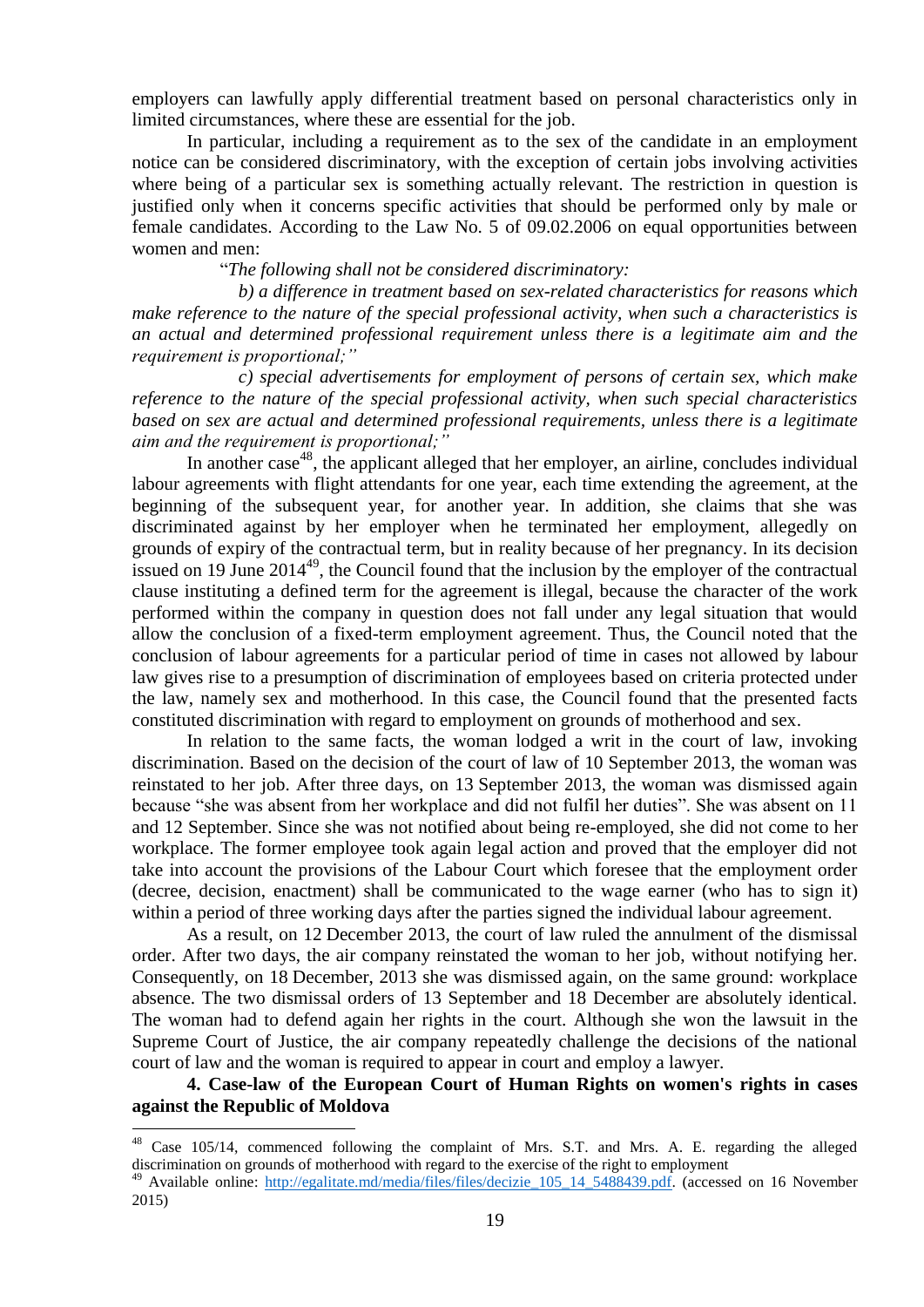In this regard, we find it useful to present the case-law of the European Court of Human Rights (ECtHR) in cases against the Republic of Moldova in which the ECtHR had the occasion to rule on matters of violence against women. In all court cases, the Court found non-compliance with the provisions of Article 3 (prohibition of torture) and, selectively, Article 8 (right to respect for private and family life), or Article 14 (prohibition of discrimination) taken together with Article 3. (*Annex 2)*

The first judgment regarding the Republic of Moldova in which the Court examined the issue of domestic violence as a form of discrimination on grounds of gender is in the case of *Eremia v. Moldova*<sup>50</sup>. The case concerned an application brought by the applicants - a mother and her two daughters - in which they allege a violation of their rights under the Convention due to the Moldovan authorities failing to undertake the necessary measures to protect them from the violent and abusive behaviour of her husband, respectively, their father - a police officer. In particular, the applicants complained that the authorities had failed to take appropriate action in order to prevent domestic violence, safeguard them from its effects, examine their complaints and sanction the perpetrator. They argued that the violence was gender-based and led to discrimination contrary to Art. 14 of the Convention.

Having analysed, in this particular case, the manner in which the authorities handled the case, in particular their knowledge of the danger of further domestic violence and their failure to apply effective measures against the perpetrator, the Court found that the State had failed to fulfil its positive obligations under Article 3 of the Convention and that there has therefore been a violation of this provision in respect of the first applicant.

Regarding the complaint about the alleged discrimination on grounds of gender, the Court referred to its findings that the first applicant was subjected to violence by her husband several times and that the authorities were aware of this. Additionally, the Court also noted that, having repeatedly been the victim of domestic violence, the first applicant requested an urgent examination of her application for divorce. Nevertheless, the judge apparently refused to consider such application as a matter of urgency and the president of the domestic court has not undertaken any official action with regard to the complaint filed in this regard. Furthermore, the first applicant was summoned to the local police commissariat and was persuaded to withdraw her complaint against the aggressor. Moreover, the complaint submitted by her lawyer regarding this fact was apparently left unanswered. It is also evident that the Department of Social Assistance and Family Protection of Calarasi failed to enforce the protective order on behalf of the applicant until 15 March 2011 and, allegedly, had repeatedly insulted the applicant by suggesting a reconciliation, because, at any rate, "she was neither the first nor the last woman beaten by her husband"<sup>51</sup>. Finally, having recognised that he had beaten his wife, the aggressor was, in principle, exempted from any responsibility as a result of the prosecutor's order on the conditional suspension of proceedings.

In the opinion of the Court, the combination of the above factors clearly shows that the authorities' actions were not a mere omission or delaying of the case regarding violence against the applicant; rather, these led to a repeated show of tolerance for violence and reflected a discriminatory attitude towards the first applicant as a woman.

Thus, in the particular circumstances of the case, the Court found that there had been a violation of Article 14 together with Article 3 of the Convention in respect of the first applicant. Ruling on an equitable basis, the Court awarded the applicants the sum of EUR 15,000 for nonpecuniary damages and EUR 2150 for costs and expenses.

This case illustrates the difficulties for victims of domestic violence in upholding their rights and obtaining protection and remedies. It includes several elements recurring in cases of domestic violence. E.g., lack of effective protection measures, not charging the perpetrator,

<sup>50</sup> <sup>50</sup> ECHR Judgment dated 28 May 2013. In the HUDOC database. [on-line]: [http://hudoc.echr.coe.int/sites/eng/pages/search.aspx?i=001-127742.](http://hudoc.echr.coe.int/sites/eng/pages/search.aspx?i=001-127742) (accessed on 10 November 2015)

 $\frac{51}{51}$  Aforementioned judgment., par. 87.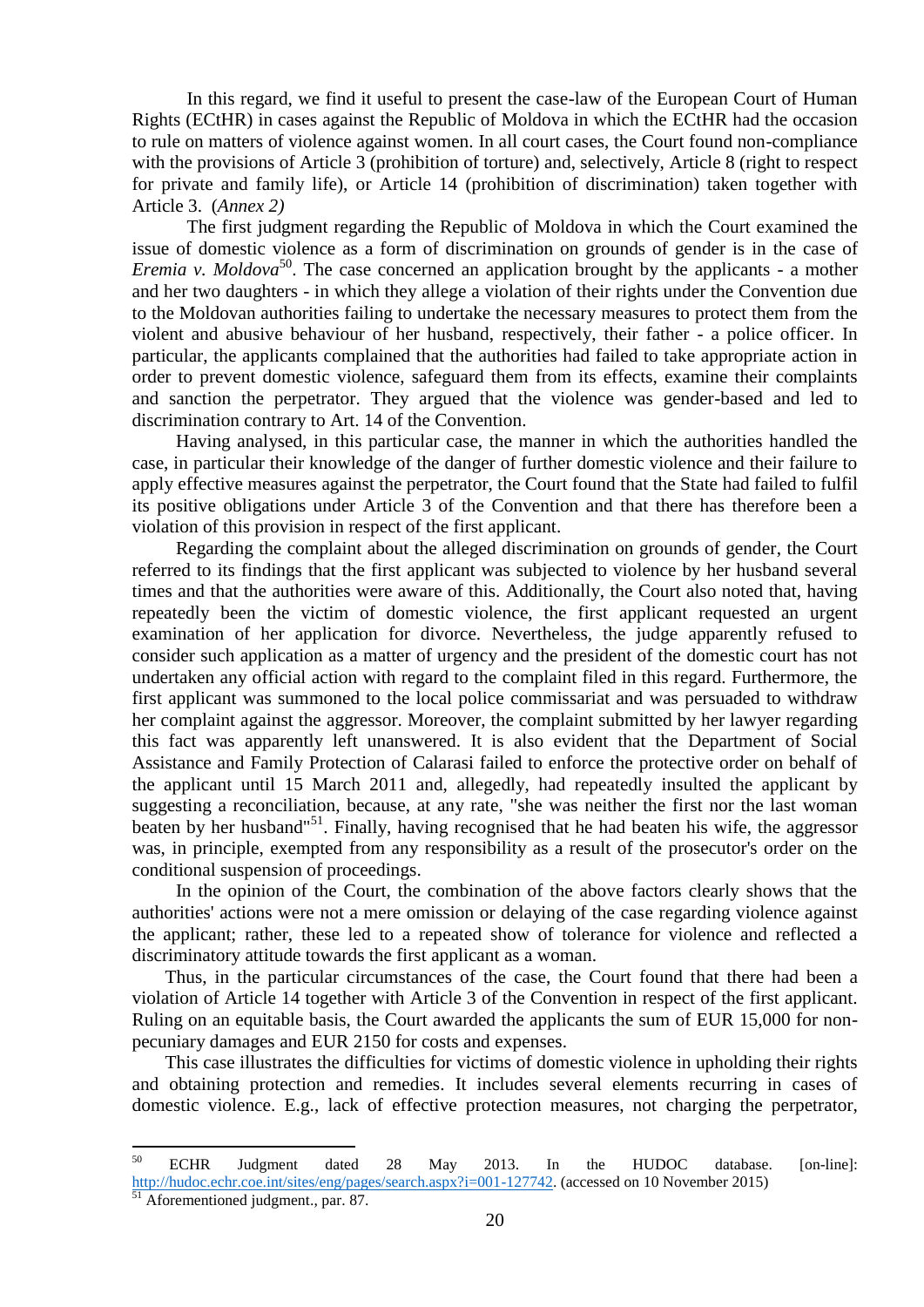dealing with the case as a private matter and discouraging the woman to file a complaint, applying gender stereotypes (this attitude undermines the victim's trust in the justice system and discourage them from upholding their rights).

In the case of  $\vec{B}$ ,  $\vec{v}$ , the Republic of Moldova<sup>52</sup> the applicant complained that she was subjected to violence by her former husband, however the State authorities had not undertaken all the required measures in order to stop and prevent similar situations. In this case, in January 2007, the applicant divorced, but continued to live with her ex-husband in the same apartment, with him regularly insulting and abusing her, a fact confirmed by seven forensic reports made between September 2007 and January 2008, that revealed light bodily injuries caused to the applicant "as the result of the traumatic application of hard blunt objects having a limited surface". Between April 2007 and April 2008, the courts had issued six decisions on the application of administrative sanctions in connection with the beatings. In two of these cases, the court ruled to terminate the administrative proceedings. In the other four cases, the courts fined the ex-husband for insulting the applicant and inflicting bodily injuries. The fines ranged from MDL 140 to 300. The fines were paid in full.

In 2008, the applicant filed a civil claim against her former husband, seeking his eviction from the apartment citing his violent behaviour. On 23 June 2008, the Centru District Court of Chisinau granted the applicant's claim. The court found that her former husband had behaved violently with regard to the first applicant and insulted her in the presence of their children, as confirmed by the forensic examination reports and the decisions of the courts. On 30 October 2008, the Chisinau Court of Appeal upheld said judgment. In addition to the evidence relied upon by the courts, the Chisinau Court of Appeals heard her two children, who confirmed the testimony of their mother and asked their father to be evicted from the apartment. On 20 May 2009, the Supreme Court quashed the judgments of the lower courts and issued a new judgment, which dismissed the first applicant's claim and upheld the claim of her former spouse. The Supreme Court deemed the conclusions of the lower courts regarding the systematic mistreatment of the first applicant to be erroneous. The court noted that one administrative case, in which the former husband had been blamed of violence against first applicant, was terminated due to the reconciliation of the parties, while another was terminated due to the expiry of the term of prescription for applying fines. In one of the four decisions, it was noted that the applicant herself provoked her former husband. The other three decisions did not find the former husband to have a systematically violent behaviour. Furthermore, it was not proven that he was dependent on alcohol or drugs. According to a certificate issued by the Association of owners of privatised housing, the former husband was not known to have caused conflicts. In addition, he proposed to the first applicant to privatise the apartment and sell it, so that they could buy separate apartments, but the first applicant refused. In addition, the court found that both sides could continue to live in the same apartment. The decision was irrevocable.

After the decision of the Supreme Court of Justice, the former husband continued to behave violently against the applicant, insulting her and trying to rape her. On 2 September 2011, the Centru District Court of Chisinau issued a protection order, valid for a period of three months, partially admitting the claim, ordering the former husband to stay away from the first applicant at a distance of 200 m, to refrain from contacting her and visiting her workplace. The court refused to order the temporary evacuation of the former husband from the apartment, because it was not proved that he was physically or mentally violent towards the children. Similarly, it was established that he has no alternative living premises. Her appeal of the decision was rejected by the Chisinau Court of Appeal for the same reasons that were invoked by the first instance court. This decision was irrevocable.

Before the European Court of Human Rights, the applicant complained that the national authorities failed to order the eviction of the abuser and found that, in fact, his right of ownership took priority with regard to her right not to be subjected to ill-treatment. Moreover, although the

 $52$  B. v. the Republic of Moldova, Judgment dated 16 July 13.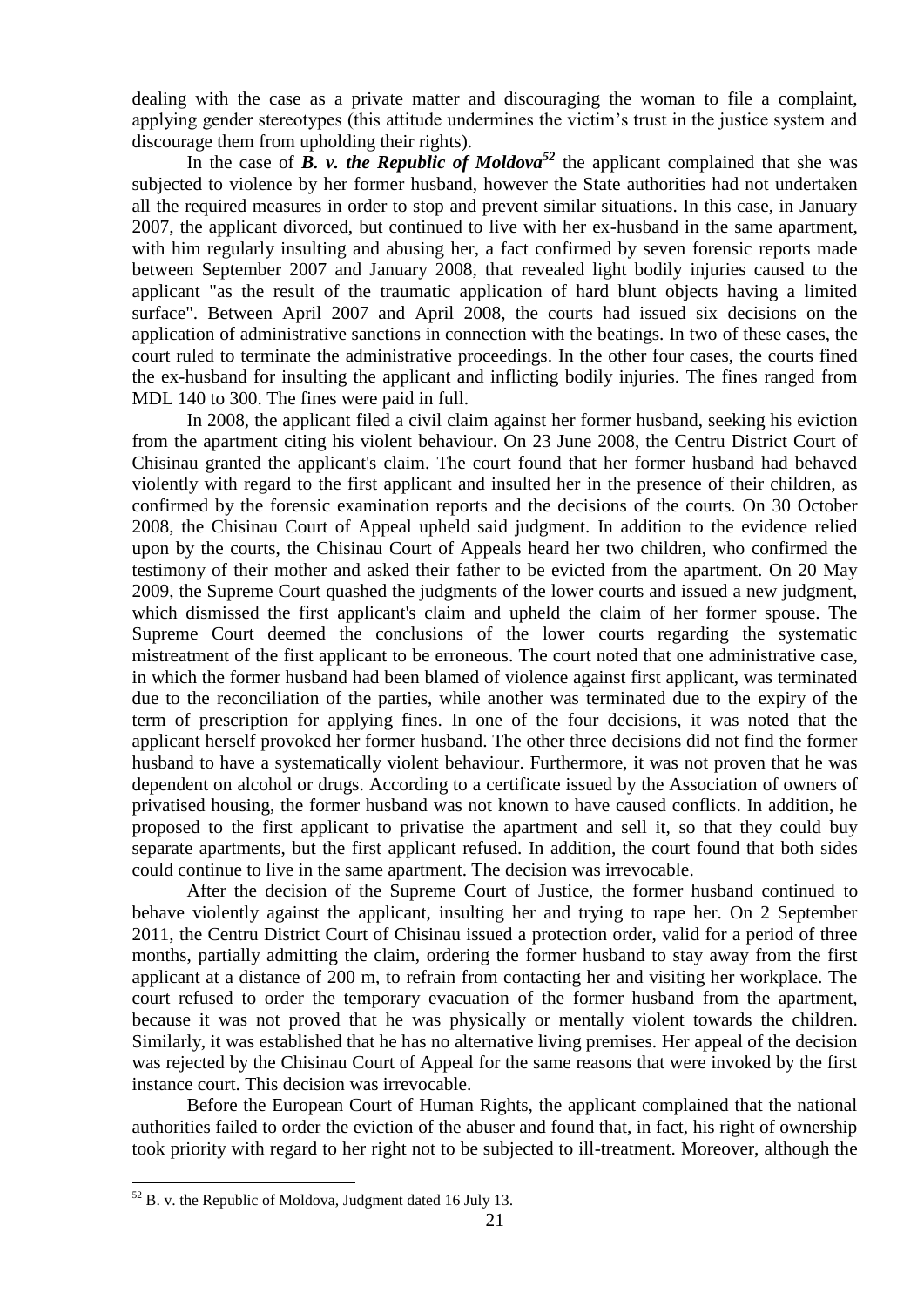courts found that her former husband had committed acts of violence against the applicant, they applied insignificant sanctions that had no effect on his behaviour.

As general principles applicable to cases on Article 3, the ECtHR reiterated that Article 1 of the Convention, in conjunction with Article 3, imposes certain positive obligations on States to ensure that individuals under their jurisdiction are protected from all forms of ill-treatment prohibited by Article 3, including when such treatment is given by private individuals. This obligation must include the effective protection of a specific individual or individuals from unlawful acts of third parties, as well as reasonable measures to prevent ill-treatment of which the authorities knew or ought to have known. For an investigation to be assessed as "effective", it should, in principle, be able to establish the circumstances of the case and lead to the identification and punishment of those responsible. This is not an obligation of result, but one of means.

Referring to the allegations of the applicant, the Court found as follows:

*-* national authorities, particularly the police and the courts, were not entirely passive, having carried out forensic examination and having commenced criminal investigations. However, none of these measures were enough to prevent the aggressor from committing further acts of violence. In particular, the fines applied were small and did not have any intimidating effect.

*-* the authorities did not analyse the severity and number of assaults to which the applicant was subjected and the importance of the first allegation of rape, which demanded a continuation of the criminal investigation, despite the fact that the applicant withdrew her complaint.

*-* the continued stay of the applicant with her abuser in her own apartment subjected the applicant to a constant feeling of fear of possible ill-treatment, given the number of previous assaults. This fear was serious enough to cause the applicant distress and anxiety, which constituted inhuman treatment under Article 3 of the Convention.

With regard to the alleged infringement of the right to private life, as a result of the fact that the applicant was compelled to abandon her home, even though, similarly to her former husband, she had no alternative living space, the ECtHR noted that the physical and moral integrity of the applicant, constituting the object of the concept of private life, was affected by periodic abuse. This should have provoked the authorities to act, based on their positive obligations imposed under Article 8 of the Convention.

On 20 May 2009, the Supreme Court of Justice, when repealing the decisions of the lower courts, did not deem the six administrative cases regarding the former husband as sufficient evidence to clearly show his violent behaviour. During the civil suit of 2011, the courts had made a simple reference to the decision dated 20 May 2009 to confirm the right of her former husband to not be evicted from the apartment without taking into account the acts of violence that he had subsequently committed in 2010 and 2011. The courts did not attempt to determine whether the rights of the former spouse to use the apartment violated to some extent the rights of the first applicant as guaranteed under Article 8 of the Convention. Thus, the national authorities had not complied with their positive obligations under Article 8 of the Convention. They failed to maintain a fair balance between the rights concerned and had effectively coerced the first applicant to be under a continuing risk of being subjected to violence or to abandon her home.

Ruling on an equitable basis, the Court awarded the applicant the sum of EUR 15,000 for non-pecuniary damage and EUR 3,000 for costs and expenses.

The Court found the same practices of discrimination on grounds of gender in the cases of *Mudric versus Moldova 53 , T.M .and C.M. versus Moldova 54 .* Thus, in all the aforementioned cases, the Court found violations of Article 14 of the Convention in conjunction with Articles 3

 $^{53}$  ECHR Judgment dated 16 October 2013. In the HUDOC database. [on-line]: [http://hudoc.echr.coe.int/eng?i=001-](http://hudoc.echr.coe.int/eng?i=001-139804) [139804.](http://hudoc.echr.coe.int/eng?i=001-139804) (accessed on 24 November 2015)

 $\frac{54}{14}$  ECHR Judgment dated 28 January 2014. In the HUDOC database. [on-line]: [http://hudoc.echr.coe.int/eng?i=001-](http://hudoc.echr.coe.int/eng?i=001-154882) [154882.](http://hudoc.echr.coe.int/eng?i=001-154882) (accessed on 24 November 2015)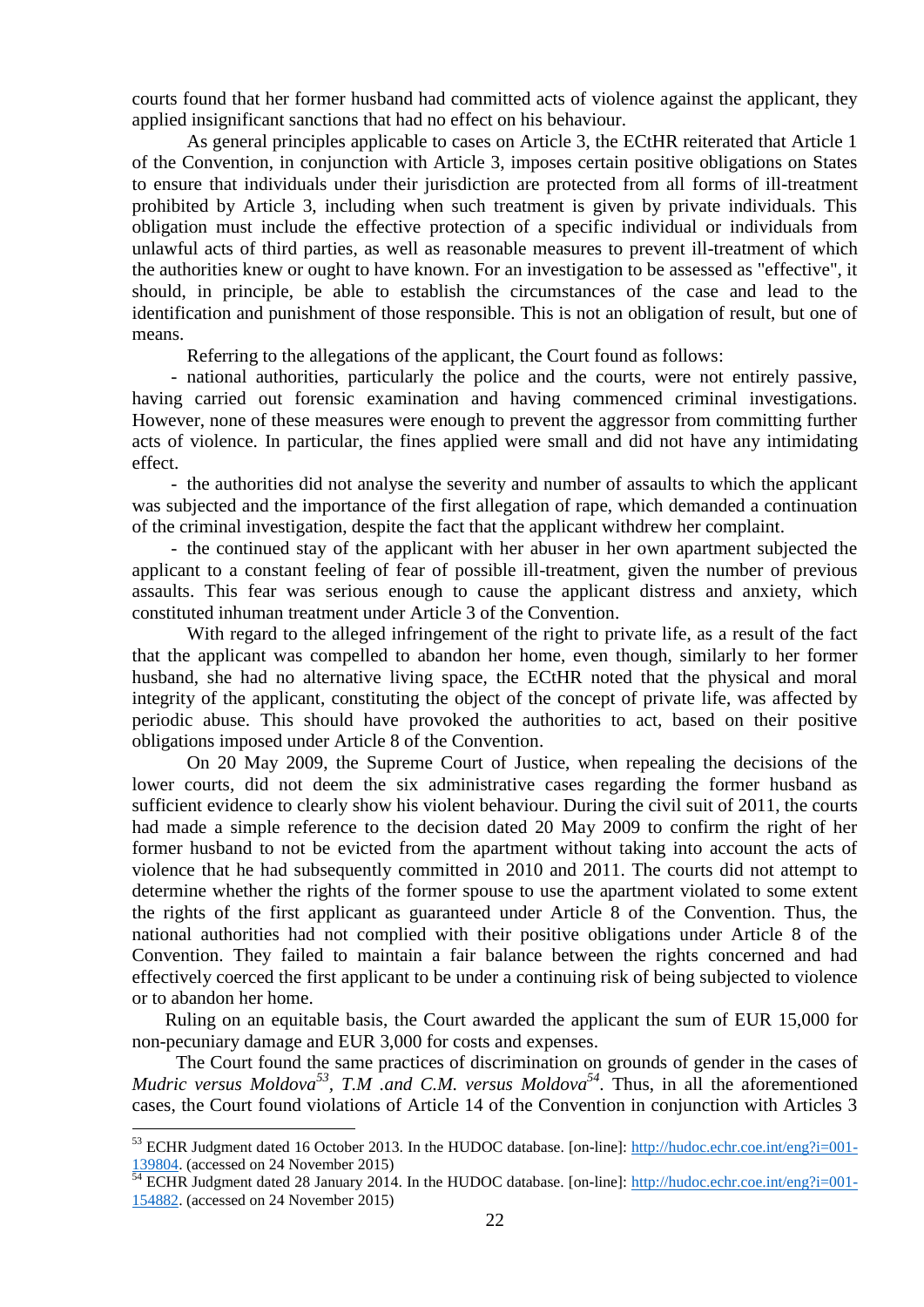and 8, on the grounds that the authorities had displayed a discriminatory attitude and failed to apply the national legislation adopted in order to provide protection against domestic violence due to preconceived ideas on the role of women in the family.

In the case of *N.A. v. the Republic of Moldova*<sup>55</sup> the applicant was the victim of a gang rape committed by several teenagers, who gathered in an abandoned store to celebrate a birthday and consume alcohol. The oldest was, seventeen at the time of the crime. The applicant was thirteen at the time of the events. Although the applicant's mother filed a complaint regarding the rape of her daughter to the Buiucani prosecutor's office on 4 September 1997, and the rape was confirmed by the conclusions of a forensic examination, only by a judgment dated 2 March 2005, the court declared the five defendants guilty of the group rape of a minor, giving them a 5 year suspended prison sentence, with a one year probation period. In addition, the court partially granted the civil claim filed by the applicant and ordered the collection of the sum of MDL 10,000 (about EUR 620) and, accordingly, MDL 1,500 (about EUR 93) for non-pecuniary damages and costs and expenses from the defendants, on a joint and several basis, for the benefit of the applicant. By a decision of the Chisinau Court of Appeal, the sentence of the first instance court was quashed. The Supreme Court of Justice rejected the appeal on points of law filed by the applicant as inadmissible.

The applicant argued before the ECtHR that the criminal investigation conducted in connection with the complaints regarding her rape was not complete and that the State authorities did not undertake all steps to identify all aggressors. She stated that she herself could only identify seven of those who participated in her rape, but the authorities stopped at prosecuting only those seven people. In addition, she noted that only five of these people were brought to justice, whereas the other two escaped prosecution. Additionally, the applicant regretted not being subjected to a psychological examination by the criminal investigation bodies. Furthermore, she claimed that the charges against the defendants were dropped solely because of a procedural error committed by the criminal investigation bodies. Finally, she argued that the prosecution, failing to submit an appeal on points of law against the decision of the Court of Appeal on the termination of criminal proceedings regarding the defendants, acted in a manner inconsistent with the positive obligations of States in accordance with Article 3 the Convention.

Referring to the allegations of the applicant, the ECtHR found as follows:

- Article 3 of the Convention enshrines one of the fundamental values of a democratic society. This article does not set out any restriction, thereby being different from most provisions of the Convention, and under Article 15 § 2 of the Convention, it does not allow any derogation;

- States have a positive obligation, inherent to Article 3 of the Convention, to adopt criminal rules that would impose effective sanctions for rape and to implement them through effective investigation and prosecution. Undoubtedly, this is not an obligation of result, but an obligation of means. The authorities must undertake reasonable measures available to them in order to obtain evidence regarding the facts in question, including the statements of the victim, witness statements, expert reports and adequate medical certificates, that would provide a full and precise assessment of the injuries and carry out an objective analysis of the medical findings. In addition, for an investigation to be deemed effective, it needs to be conducted in a reasonably prompt and diligent manner. In this regard, the national courts should not tolerate, under any circumstances, that the harm caused to the physical and psychological integrity of a person would remain unpunished. This is essential to maintain the confidence of individuals in the principle of legality and to ensure their adherence to the rule of law, as well as to prevent any semblance of acceptance of unlawful actions or conspiracy in committing such actions.

The actions of the national authorities that led to a failure to comply with the positive obligation to conduct an effective criminal investigation in this case included:

<sup>55</sup> N. A. v. the Republic of Moldova, Judgment dated 24 September 13. [http://agent.gov.md/wp](http://agent.gov.md/wp-content/uploads/2015/03/N.A.-RO.pdf)[content/uploads/2015/03/N.A.-RO.pdf](http://agent.gov.md/wp-content/uploads/2015/03/N.A.-RO.pdf)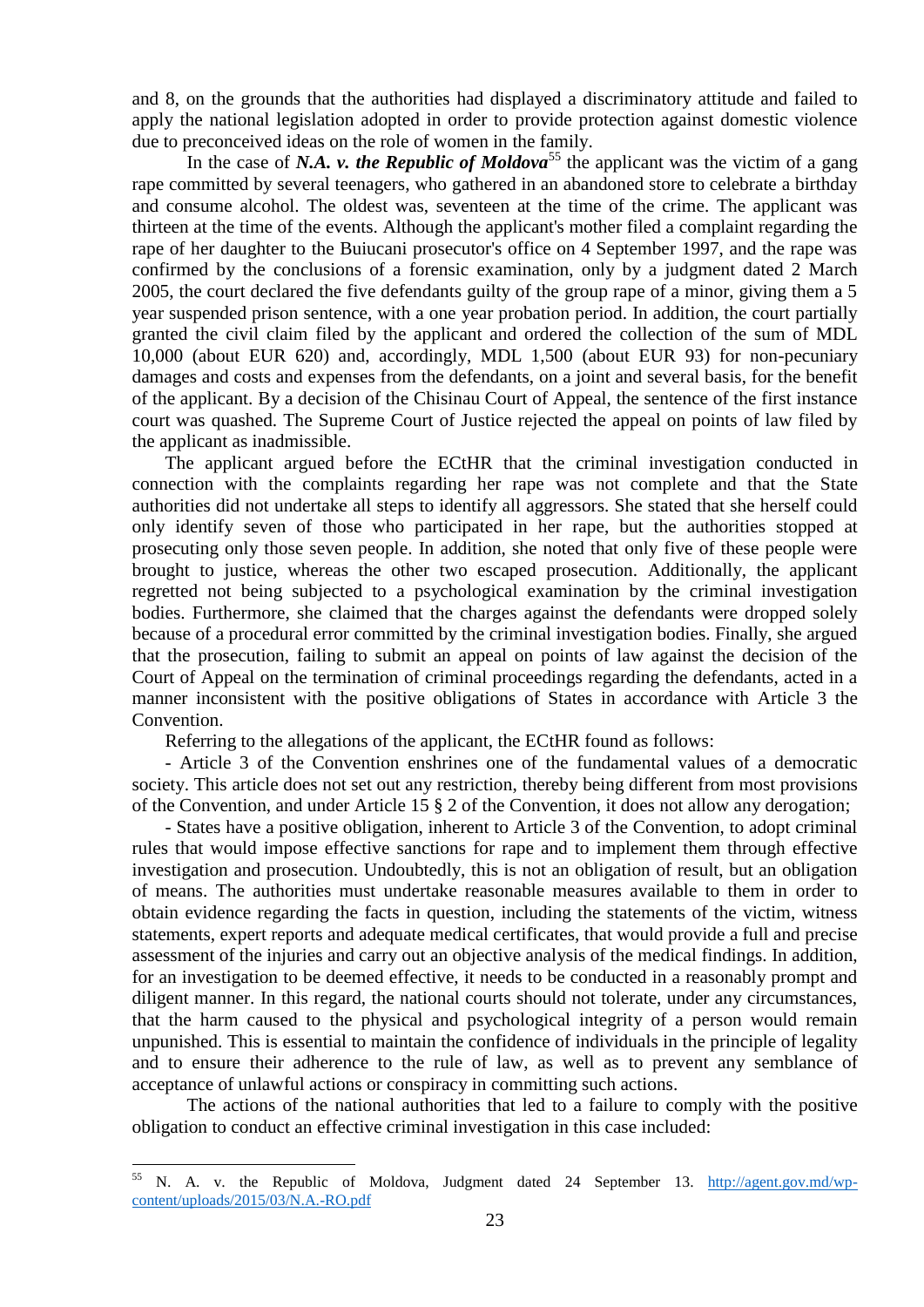*-* in order to fully resolve the main issue in this case, namely determining the persons who committed the rape, the authorities did not question the people who knew the applicant and the suspects, namely their friends, neighbours, teachers and any persons able to provide clues as to the credibility of the testimony of the parties, and did not confront all the persons involved between themselves;

*-* lack of a psychological expert determination;

*-* no action was undertaken by law enforcement bodies to track down one of the rapists.

Therefore, the Court, without ruling on the criminal liability of the alleged aggressors, found that the investigation conducted in this case did not comply with the requirements imposed on the State to investigate and sanction the facts alleged by the applicant. Therefore, there had been a violation of the respondent state's positive obligations under Article 3 of the Convention. Additionally, the applicant claimed, in her last remarks, that there had been a failure by the national authorities to respect her right to private life. The Court rejected this part of the application as tardy.

Ruling on an equitable basis, the Court awarded the applicant EUR 10,000 for nonpecuniary damages and EUR 1,150 for costs and expenses.

## **5. Methodological Aspects of Continuing Education on Gender Equality at the National Institute of Justice**

Gender equality, as an overriding concept of our times, is promoted through national laws and international tools and must entail the adaption of a professional behaviour to the situations ensuing from the judges and prosecutors' experience, where women's free access to justice is or could be invoked. This also implies turning down the gender-based stereotypes and changing the mindset. The only possibility of achieving this is by sharing knowledge on this subject through continuing education sessions. Training sessions become fruitful when the theoretical content is intermingled with practical exercises, as it is described in the enclosed training schedule (Annex 1). The case studies the can serve as useful tools.

We recommend taking into account the following case study quoted from "Preventing" and Combating Domestic Violence against Women. A learning resource for training law enforcement and justice officers<sup>"56</sup>:

Ruxandra and Alexandriu had been in a relationship for 3 years at the time of this incident. There had been incidences of violence during the relationship but Ruxandra had never reported any of them to the police. She didn't report them because Alexandriu always seemed very remorseful after each incident. He blamed the violence on the stress of his job and the fact that Ruxandra was always 'nagging' him about his drinking and drug taking.

On the day of the incident, Ruxandra was treating Alexandriu to a night out because it had been his birthday during the week. They decided to go away to a hotel for the weekend. On the way up, Ruxandra gave Alexandriu her bank card and security number to withdraw some cash for the weekend.

When they arrived at the hotel, Alexandriu started smoking cannabis. When Ruxandra complained, he started shouting at her, that it was his birthday and he could do what he wanted. Ruxandra continued to argue with him and Alexandriu punched her in the face, breaking her nose in the process. The manager of the hotel came to their room because of the noise. He saw that Ruxandra was upset and he saw that her nose was bleeding. He asked her what had happened and she told him that Alexandriu had punched her in the face and broken her nose. The manager told Alexandriu that he was going to call the police and Alexandriu punched the manager in the face as well, breaking his glasses and causing above his left eye. Alexandriu ran out of the room, whilst the manager was calling the police.

When the police arrived, they searched the hotel for Alexandriu and found him at the cash machine in the hotel lobby. He had Ruxandra's bank card and had withdrawn 10,000 lei

<sup>56</sup><https://rm.coe.int/CoERMPublicCommonSearchServices/DisplayDCTMContent?documentId=09000016805970c1>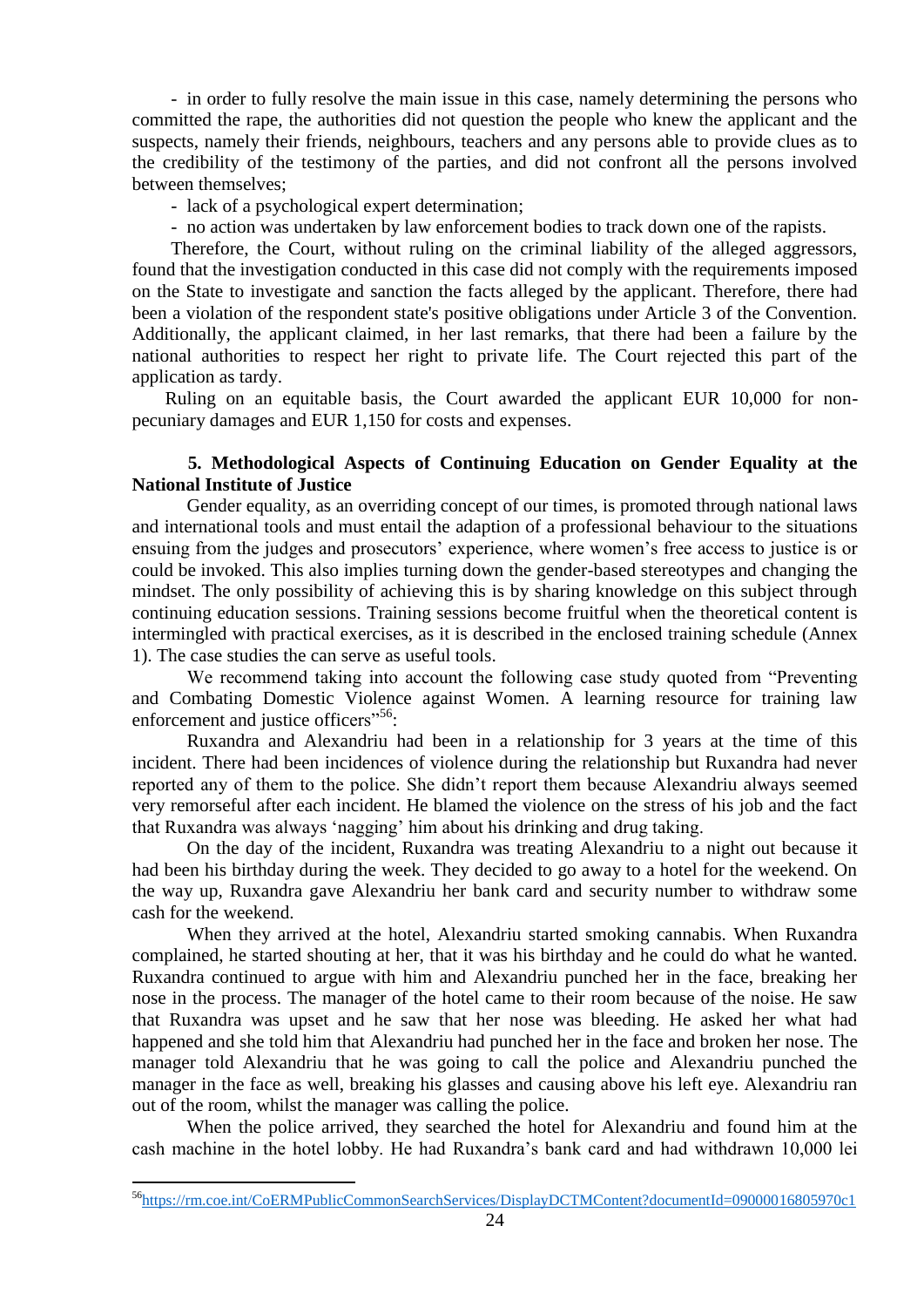from her account. The police told Alexandriu what Ruxandra and the manager had said. He admitted hitting Ruxandra and the manager. He also admitted to taking the money out of Ruxandra's bank account. Alexandriu was arrested by the police and charged.

When Alexandriu appeared in court, he pleaded not guilty to all the charges.

You are the judge in this case:

1) You need to decide on pre-trial detention, on the removal of the perpetrator from the common residence and on keeping distance from the victim.

-What measures would you decide?

2) The case of Ruxandra and Alexandriu is now listed for trial. There are 5 witnesses for the prosecution: Ruxandra, the hotel manager, 2 police officers and a doctor. The only witness for the defence is Alexandriu. However, last minute, Ruxandra refuses to participate in court proceedings or to testify.

-How would you react on the basis of the victim refusing to participate in court proceedings? -What could you do to facilitate Ruxandra's testimony in trial?

3) Finally, Ruxandra changes her mind and, before the trial starts, the prosecution makes an application for Ruxandra to give her evidence from a different location.

-What information do you need in order to help you make a decision?

-Which evidence is going to be particularly relevant for you?

4) You have heard evidence from all of the witnesses and were satisfied so that you are sure that Alexandriu committed the crimes he was charged with. You have adjourned the case for sentencing.

-What information would you need from the prosecutor to help you pass an appropriate sentence? -What factors would you take into account in sentencing Alexandriu?

-Can you do something else in addition to sentencing Alexandriu?

Additionally, to integrate the acquired knowledge, on the last day of the seminar, the attendees shall be asked to identify possible mistakes in the content of one court judgement, which the trainer depersonalised and altered in advance.

To organise successful training sessions, we suggest inviting specialists from other areas who relate to the phenomenon of domestic violence by virtue of their profession: psychologists, social workers, police officers etc. The multifarious character of the training brings added value to the content of the seminar.

### **6. Conclusions and recommendations:**

1

Based on the aforementioned legal provisions, we can conclude that the legislator, although not explicitly prohibiting gender-based discrimination, adopted an adequate legislative framework prohibiting discrimination on grounds of sex. This will subsequently allow, in the event of a ratification of the Convention on preventing and combating violence against women and domestic violence<sup>57</sup>, discrimination criteria to be supplemented with those based on gender without requiring sophisticated legislative techniques to implement international standards in internal law.

To summarise, we conclude that the Republic of Moldova has, over recent years, undertaken considerable efforts to adjust the national legal framework on human rights in general, and particularly on non-discrimination, to international standards on non-discrimination. Although the national legal framework provides, in principle, a level of protection against discrimination on grounds of sex/gender that corresponds to European standards, it nevertheless requires some harmonisation. Additionally, it is necessary for the national legal system to incorporate the full set of internationally agreed standards, so as to provide the highest possible level of protection against discrimination on grounds of gender. In this regard, it is recommended

<sup>57</sup><https://rm.coe.int/CoERMPublicCommonSearchServices/DisplayDCTMContent?documentId=090000168046031c>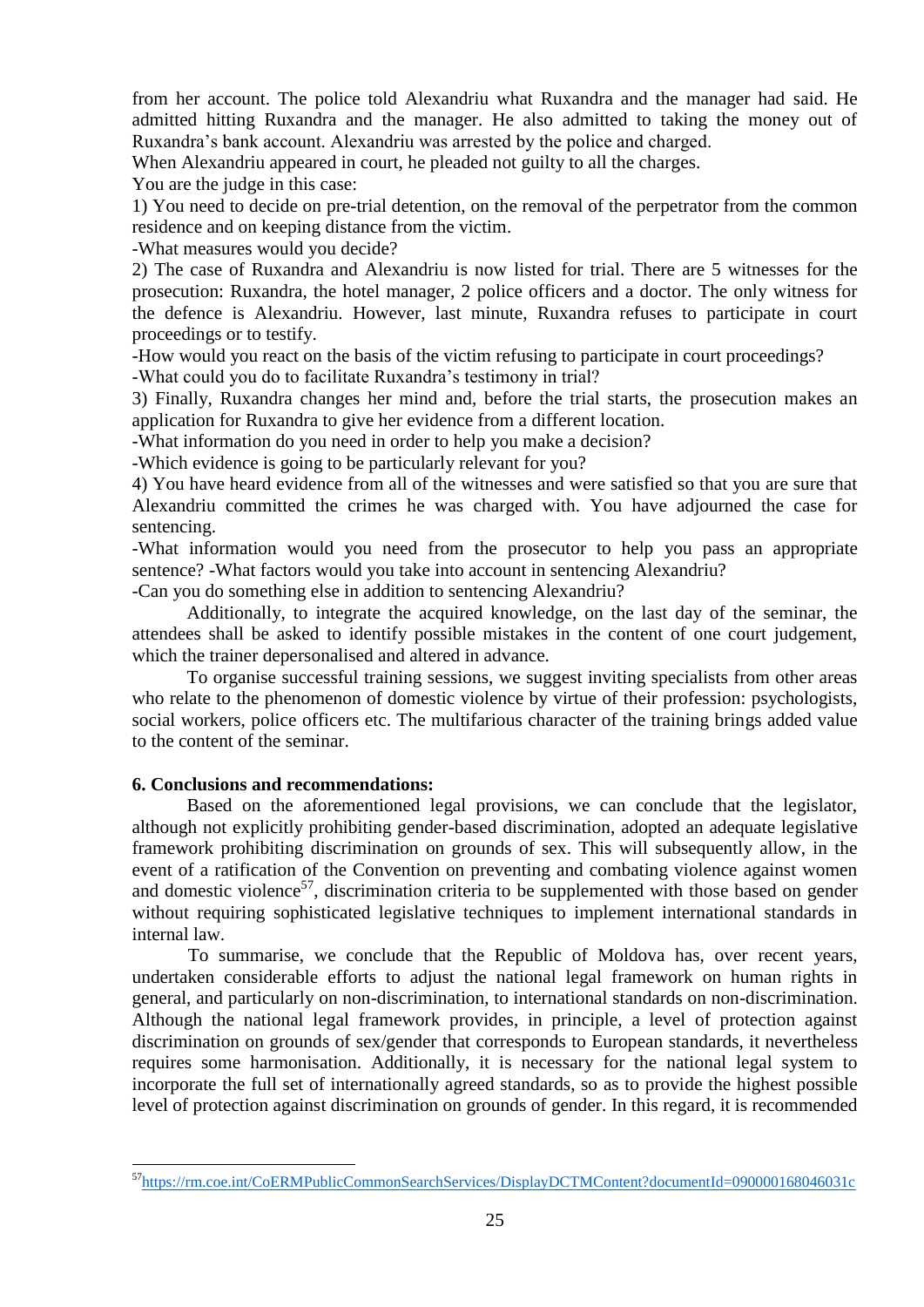to ratify Protocol no. 12 to the European Convention on Human Rights and Fundamental Freedoms which extends the protection against discrimination provided by the Convention.

Ratification of the Protocol is a crucial step towards the European integration of the Republic of Moldova. Note that the ratification of Protocol No. 12 will not necessarily lead to an increase in the number of applications to the ECHR in order to test the compatibility of the national legal framework. On the contrary, the ratification of this regional instrument will increase the effectiveness of existing national rules and regulations and will strengthen the institutional capacities of bodies specifically created for the purpose of ensuring nondiscriminatory treatment. Subsequently, the ratification of the aforementioned international instrument will prompt courts to, amongst other things, appropriately apply the standards of ensuring free access to justice for women.

Aiming to serve as a theoretical and practical support for the work of judges and prosecutors, this handbook analyses national and international legal provisions, as well as caselaw, and puts forward the following conclusions:

1. Gender equality is not only required under human rights standards; it is also an important promoter of economic growth and development.<sup>58</sup>

2. Moldovan laws regarding the prevention and elimination of gender-based discrimination, having been inspired by European values, may be progressive. Nevertheless, the national legal framework is incomplete, lacking viable mechanisms especially for fighting domestic violence.

3. With regard to specific areas of activity, we note that women continue to be discriminated against in political life, in employment, in the workplace and in the family.

4. Violence against women, including domestic violence, is one of the worst forms of gender-based human rights violations in Europe, and it is still hushed.<sup>59</sup>

5. The case law of the Strasbourg Court gives rise to the idea that interference by the authorities in private life and family life may become necessary for the purpose of safeguarding health and a person's rights or to prevent illegal actions in certain circumstances. Acts of domestic violence for example, must not be deemed private matters. Finally, States should maintain and apply in practice an adequate legal framework, that would provide protection against acts of violence by individuals.

#### **Recommendations:**

1

In this regard, we deem the following measures to enhance the effectiveness of actions aimed at fighting gender stereotypes in order to ensure gender equality and, respectively, improve women's access to justice, to be appropriate and welcome:

1. organise initial and continuing education seminars for judges and prosecutors having the following objectives:

- explain the concept of discrimination on grounds of gender;

- outline the relevant international and European standards, including CEDAW and the Istanbul Convention;

- identify the areas of life where the discrimination of women is most commonly found, as well as those rights in the exercise of which individuals are disadvantaged on grounds of gender;

- challenge gender stereotypes;

- analyse relevant case law for the purpose of identifying the arguments relied upon by the European Court of Human Rights and CEDAW when, in the particular circumstances of a case, it deems a difference in treatment as discriminatory on grounds of gender;

- assess the effectiveness of the national regulatory framework for combating discrimination on grounds of sex.

<sup>&</sup>lt;sup>58</sup> International Bank for Reconstruction and Development / World Bank, Women, Business and the Law 2014: Removing restrictions in the development of gender equality, key findings (Washington, 2013), p. 22.

<sup>&</sup>lt;sup>59</sup> Explanatory Report to the Council of Europe Convention on preventing and combating violence against women and domestic violence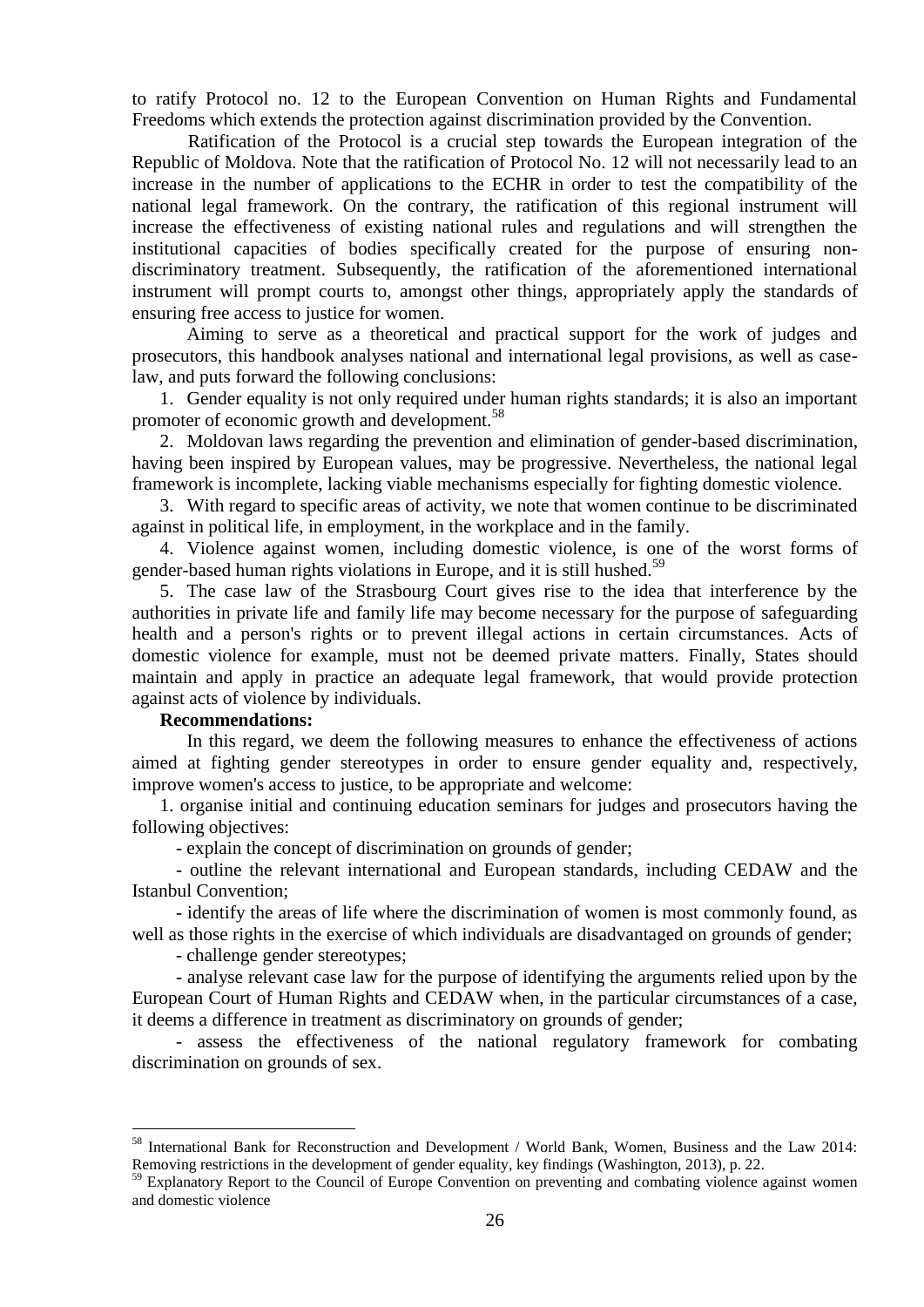2. conduct public information activities in the field of gender equality and, in particular, combating domestic violence, by strengthening the capacity of NGOs (in this regard, joint actions of NGOs and law enforcement bodies are welcome);

3. ensure women's access to justice by creating effective mechanisms to this end, including by ensuring the availability of legal aid for victims of domestic violence;

4. explicitly establish within the legal framework a mechanism for the compensation of moral and material damages, as well as damages for injury to the health of victims of domestic violence

5. ensure that persons who commit domestic violence are held liable;

6. enhance the ability of criminal investigation authorities to commence ex officio investigations regarding domestic violence;

7. offer protection to victims of domestic violence;

8. judges and prosecutors must realise specific difficulties and circumstances faced by Roma women, minority women or women with disability. They should ensure that they have access to justice. E.g. by having interpreters, explaining procedures, making the courtroom physically accessible.

## *Annex 1:* **AGENDA SEMINAR "** *WOMEN'S RIGHTS AND THEIR ACCESS TO JUSTICE. ACCESSION TO THE LEGAL PROFESSION***" Day one**

| $8:45-9:00$ | <b>Registration of participants</b> |
|-------------|-------------------------------------|
| $9:00-9:15$ | <b>Introductory speech</b>          |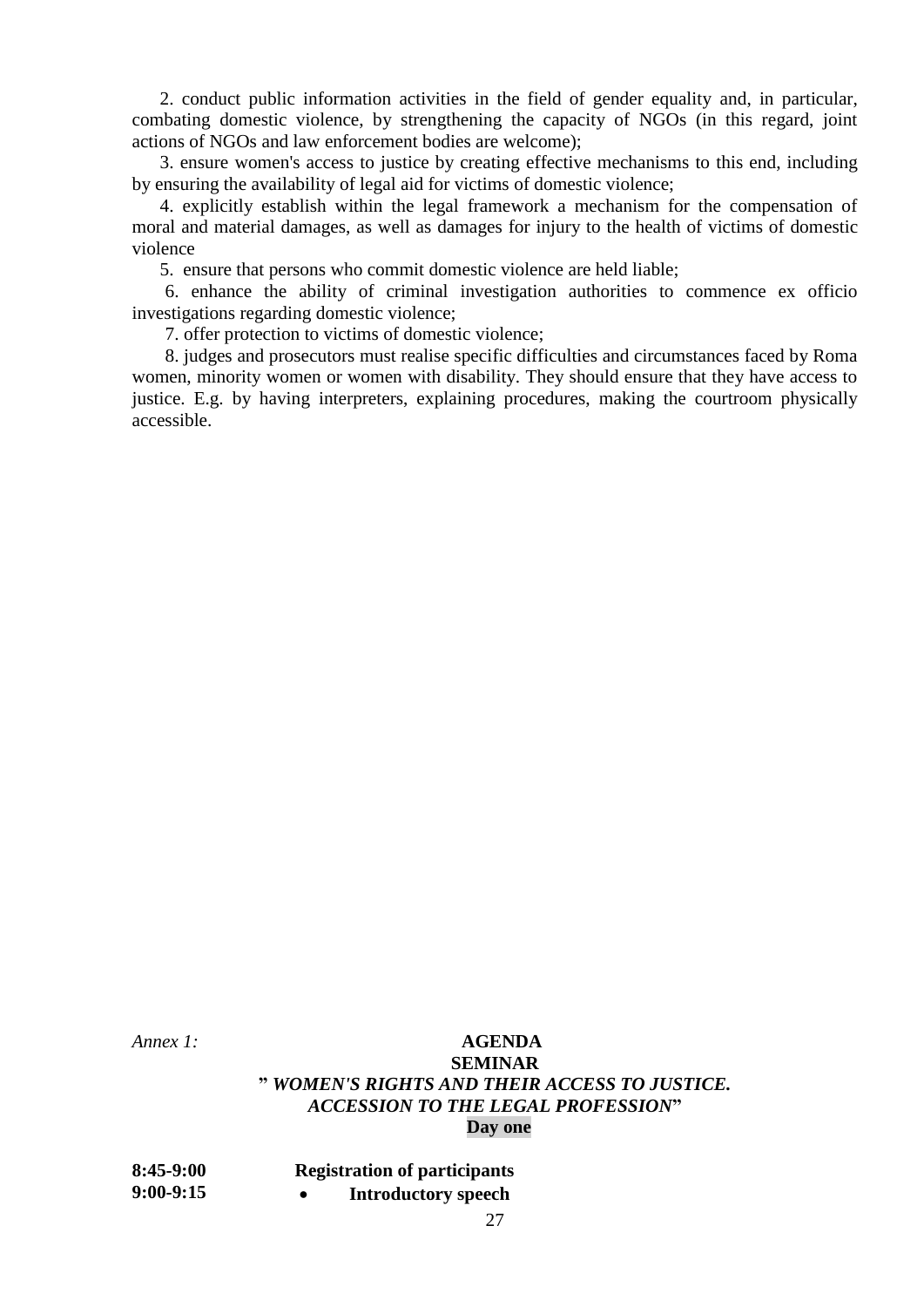| 9:15-10:15                                                                        | <b>Introductory session</b><br>$\bullet$                          |  |  |  |  |  |  |
|-----------------------------------------------------------------------------------|-------------------------------------------------------------------|--|--|--|--|--|--|
| 10:15-10:30                                                                       | <b>O&amp;A</b> session<br>$\bullet$                               |  |  |  |  |  |  |
| 10:30-10:45                                                                       | Coffee break                                                      |  |  |  |  |  |  |
| 10:45-12:15                                                                       | Access to justice. Women's rights. International standards and    |  |  |  |  |  |  |
|                                                                                   | case-law examples                                                 |  |  |  |  |  |  |
| 12:15-13:00                                                                       | Case study/discussion                                             |  |  |  |  |  |  |
| 13:00-14:15                                                                       | Lunch                                                             |  |  |  |  |  |  |
| 14:15-15:15                                                                       | Rules regarding access to justice set out in the Istanbul         |  |  |  |  |  |  |
|                                                                                   | Convention (Council of Europe Convention on Preventing and        |  |  |  |  |  |  |
|                                                                                   | <b>Combating Violence against Women and Domestic Violence)</b>    |  |  |  |  |  |  |
| 15:15-15:30                                                                       | Coffee break                                                      |  |  |  |  |  |  |
| 15:30-16:30                                                                       | • Rules regarding access to justice set out in the Istanbul       |  |  |  |  |  |  |
|                                                                                   | Convention (Council of Europe Convention on Preventing and        |  |  |  |  |  |  |
| Combating Violence against Women and Domestic Violence). Case<br>study/discussion |                                                                   |  |  |  |  |  |  |
|                                                                                   | Day two                                                           |  |  |  |  |  |  |
|                                                                                   |                                                                   |  |  |  |  |  |  |
| 8:45-9:00                                                                         | <b>Registration of participants</b>                               |  |  |  |  |  |  |
| 9:00-10:00                                                                        | • ECHR case law on the rights of women                            |  |  |  |  |  |  |
| 10:00-10:30                                                                       | Workshop<br>", Access to justice for victims of gender-based      |  |  |  |  |  |  |
|                                                                                   | violence" (sexual violence)                                       |  |  |  |  |  |  |
| 10:30-10:45                                                                       | Coffee break                                                      |  |  |  |  |  |  |
| 10:45-11:30                                                                       | "Access to justice for victims of gender-based<br>Workshop        |  |  |  |  |  |  |
|                                                                                   | violence" (sexual violence, continued)                            |  |  |  |  |  |  |
| 11:30-13:00                                                                       | "Access to justice for victims of gender-based<br>Workshop        |  |  |  |  |  |  |
|                                                                                   | violence" (domestic violence)                                     |  |  |  |  |  |  |
| 13:00-14:15                                                                       | Lunch                                                             |  |  |  |  |  |  |
| 14:15-15:30                                                                       | Women's accession to the legal profession<br>$\bullet$            |  |  |  |  |  |  |
| 15:30-15:45                                                                       | <b>Q&amp;A</b> session                                            |  |  |  |  |  |  |
| 15:45-16:00                                                                       | Coffee break                                                      |  |  |  |  |  |  |
| 16:00-16:30                                                                       | Assessment of the seminar. Feedback from participants. Issuing of |  |  |  |  |  |  |
|                                                                                   | certificates                                                      |  |  |  |  |  |  |

*Annex 2:* 

| <b>CASE</b> | <b>DATE</b> | <b>ARTICLES</b>                                                               | <b>FACTS</b> | <b>SATISFACTION</b> |
|-------------|-------------|-------------------------------------------------------------------------------|--------------|---------------------|
| N.A         | 24.09.13    | 3 - breach of the<br>positive obligation of<br>conducting an<br>investigation | Group rape   | <b>EUR 10,000</b>   |